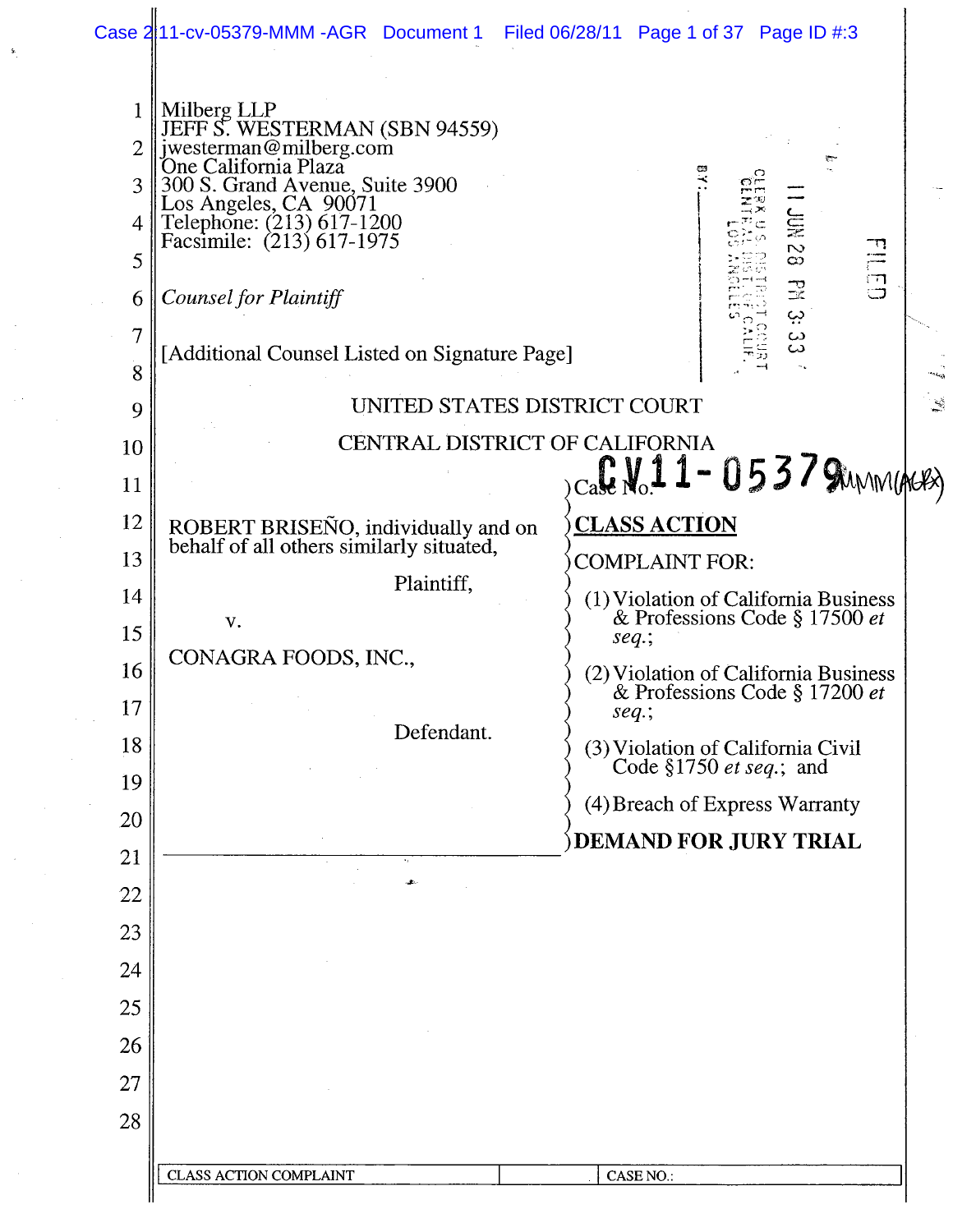1  $\overline{a}$ 

**II** 

# **TABLE OF CONTENTS**

### **Page**

| $\overline{2}$ |                                                                         | r age |
|----------------|-------------------------------------------------------------------------|-------|
| 3              |                                                                         |       |
| $\overline{4}$ |                                                                         |       |
| 5              |                                                                         |       |
| 6              |                                                                         |       |
| 7              |                                                                         |       |
| 8              | Wesson Oils Are From Genetically Modified Organisms 4                   |       |
| 9              |                                                                         |       |
| 10             |                                                                         |       |
| 11             | COUNT I Violation of California Business & Professions Code § 17500 et  |       |
| 12             | COUNT II Violation of California Business & Professions Code § 17200 et |       |
| 13             |                                                                         |       |
| 14             |                                                                         |       |
| 15             |                                                                         |       |
| 16             |                                                                         |       |
| 17             |                                                                         |       |
| 18             |                                                                         |       |
| 19             |                                                                         |       |
| 20             |                                                                         |       |
| 21             |                                                                         |       |
| 22             |                                                                         |       |
| 23             |                                                                         |       |
| 24             |                                                                         |       |
| 25             |                                                                         |       |
| 26             |                                                                         |       |
| 27             |                                                                         |       |
| 28             |                                                                         |       |
|                | <b>CLASS ACTION COMPLAINT</b><br><b>CASE NO.:</b><br>$-1 -$             |       |
|                |                                                                         |       |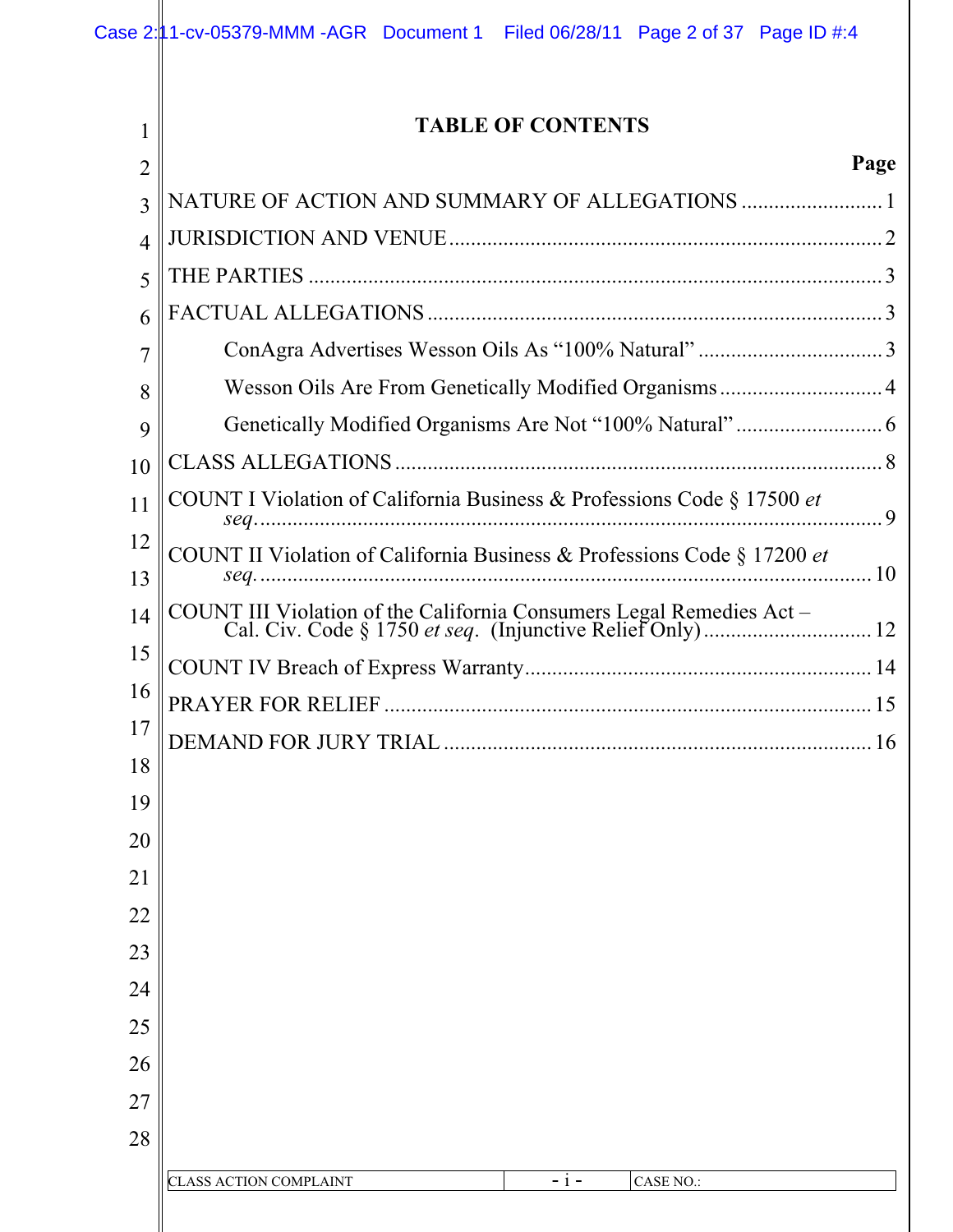1 2 3 4 Plaintiff Robert Briseño ("Plaintiff"), individually and on behalf of all others similarly situated, alleges the following upon personal knowledge as to his own acts and, as to all other allegations, upon information and belief, and investigation by counsel.

5

## **NATURE OF ACTION AND SUMMARY OF ALLEGATIONS**

6 7 8 9 10 11 1. Plaintiff brings this class action on behalf of himself and a class of persons who purchased any of the following cooking oils sold under the Wesson brand name: Canola Oil, Vegetable Oil, Corn Oil, and Best Blend (collectively referred to herein as "Wesson Oils"). Wesson is a brand owned, developed, marketed, and sold by defendant ConAgra Foods, Inc. ("ConAgra" or "Defendant").

12 13 14 15 2. ConAgra labels its Wesson Oils as "100% Natural." This representation is central to ConAgra's marketing of Wesson Oils, and is displayed prominently on the product label itself, the Wesson website, and all Wesson Oils' advertisements.

16 17 3. But Wesson Oils are not "100% natural." The oils are made from genetically modified plants ("GM") or genetically modified organisms ("GMO").

18 19 20 21 22 4. Monsanto Company, a global agricultural company that pioneered GM seeds, defines GMO on its website as food with "*genetic makeup altered to exhibit traits that are not naturally theirs*. In general, genes are taken (copied) from one organism that shows a desired trait and transferred into the genetic code of another organism." Monsanto, http://www.monsanto.com/newsviews/Pages/

23 24 25 glossary.aspx#g (last visited June 24, 2011) (emphasis added). As more fully alleged below, "unnatural" is a recognized defining characteristic of genetically modified foods.

- 26
- 27
- 28

| CTION COMPL<br>$\cap$ T<br><b>LAINT</b><br>AC<br>СЕАЭЭ | - - | $\sim$ $\sim$ $\sim$<br>`NO<br>− |
|--------------------------------------------------------|-----|----------------------------------|
|                                                        |     |                                  |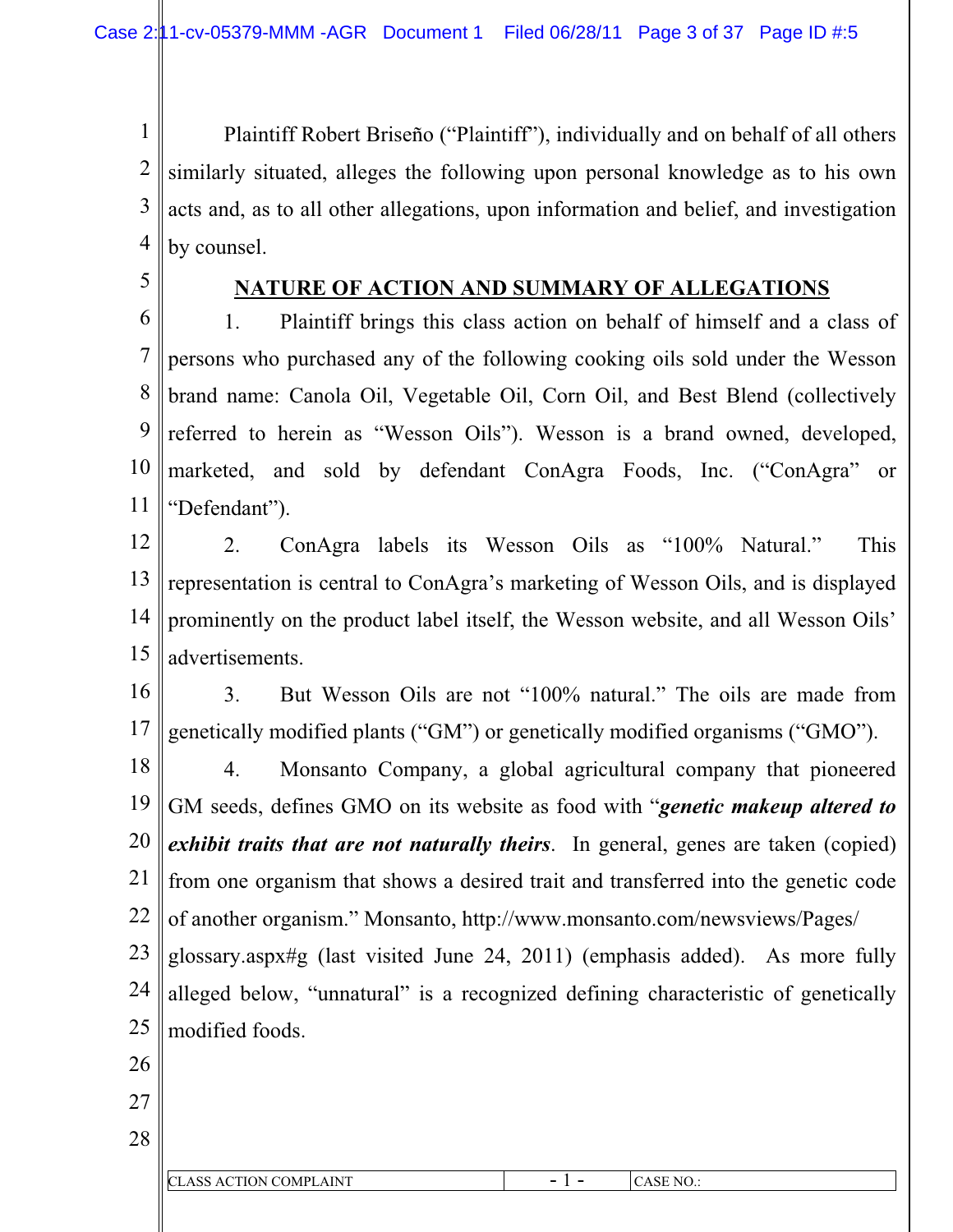1 2 3 5. The reasonable consumer assumes that "seeds created by swapping genetic material across species to exhibit traits not naturally theirs" are not "100% natural." Wesson Oils' advertising is very likely to deceive consumers.

- 4 5 6. Plaintiff was damaged, in an amount to be determined at trial, because he did not get the "100% natural" oil that was advertised and that he paid for.
- 6

7 8 9 10 11 7. Defendant's violations of California law and wrongful conduct designed to mislead and deceive consumers into purchasing its product by labeling it as natural when it is made up of GM ingredients, violate California false advertising and unfair competition laws, California Business & Professions Code § 17500 and § 17200, and the Consumers Legal Remedies Act (the "CLRA"), California Civil Code § 1750, and constitute a breach of express warranty.

12

## **JURISDICTION AND VENUE**

13 14 15 16 17 8. The Court has jurisdiction over the state law claims pursuant to 28 U.S.C. § 1332(d), because there are at least 100 Class Members in the proposed Class, the combined claims of proposed Class Members exceed \$5,000,000 exclusive of interest and costs, and at least one Class Member is a citizen of a state other than Defendant's state of citizenship.

18 19 20 21 22 9. ConAgra purposefully avails itself of the California consumer market and sells Wesson Oils in at least hundreds of locations within this District. ConAgra's Wesson Oils are sold at thousands of retail locations throughout California and purchased by thousands of consumers in California every day, including many in this District.

- 23 24 25 26 27 10. Venue is proper pursuant to 28 U.S.C. § 1391(a) because a substantial part of the events giving rise to the claims asserted occurred in this District, and Plaintiff dealt with Defendant, who is located in and/or does business in this District. Venue is proper pursuant to 28 U.S.C. § 1391(c) because Defendant conducts substantial business in this District, has sufficient minimum contacts with
- 28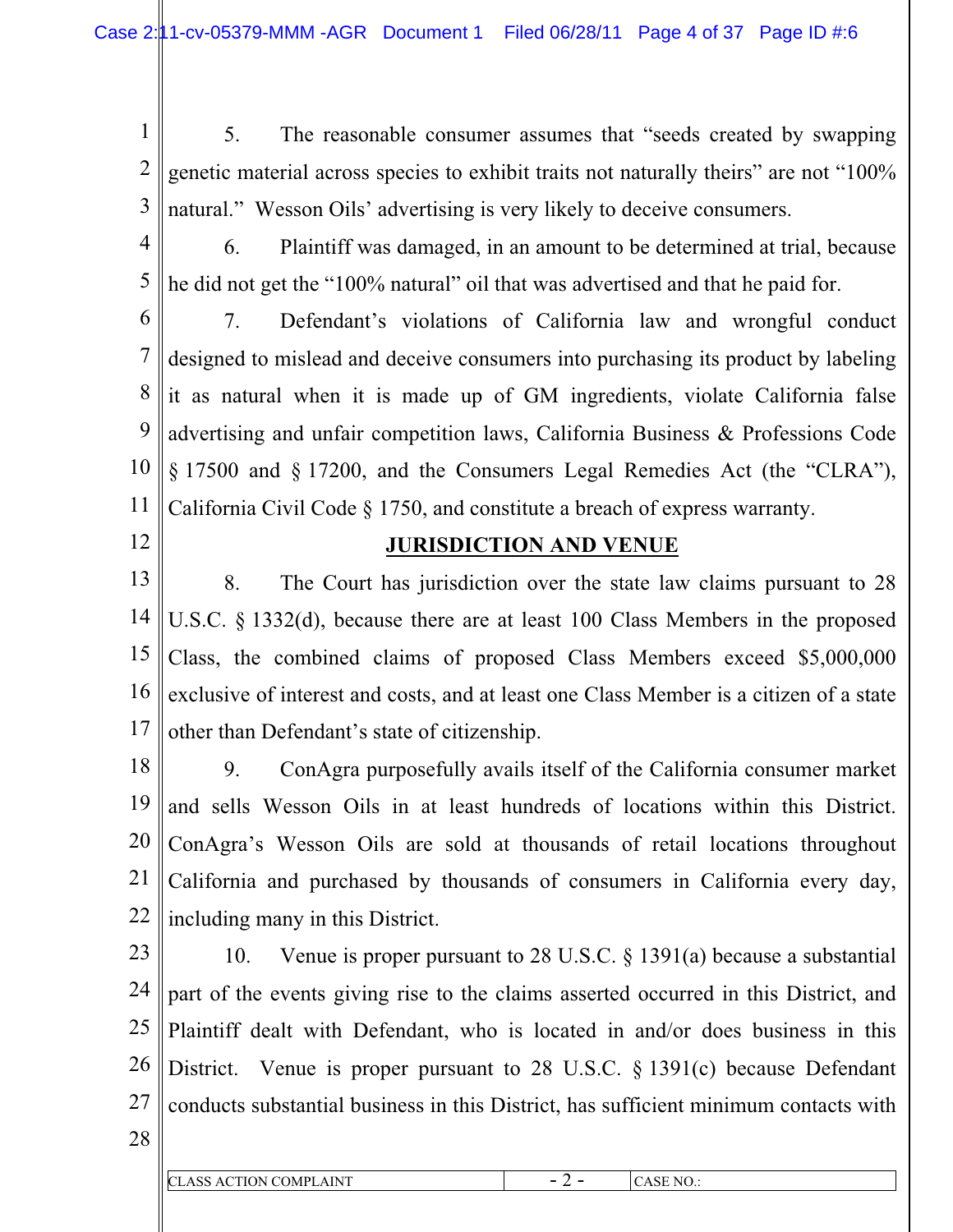1 2 this District, and otherwise purposely avails itself of the markets in this District, through the promotion, sale, and marketing of its products in this District.

3

# **THE PARTIES**

4 5 6 7 8 9 10 11 12 13 14 11. Plaintiff Robert Briseño ("Plaintiff"), is a consumer residing in Vallejo, California. Briseño regularly purchased Wesson Canola Oil for his own and his family's consumption, most recently in May 2011. Plaintiff believed Defendant's representation that Wesson Canola Oil was 100% natural. Plaintiff would not have purchased Wesson Canola Oil, but for Defendant's misleading statements about the product being 100% natural. Plaintiff was injured in fact and lost money as a result of Defendant's conduct of improperly describing Wesson Oils as "natural." Plaintiff paid for a 100% natural product, but did not receive a product that was 100% natural. Plaintiff received a product that was genetically engineered in a laboratory, and had its genetic code artificially altered to exhibit not "natural" qualities.

15 16 12. Defendant ConAgra is a Delaware corporation located in Omaha, Nebraska. It markets and distributes Wesson Oils.

17

## **FACTUAL ALLEGATIONS**

18

# **ConAgra Advertises Wesson Oils As "100% Natural"**

19 20 21 13. ConAgra sells four types of widely used cooking and food preparation oils under the Wesson brand. All Wesson Oils are sold with a label on the front of the bottle that states prominently "100% Natural."

22 23 24 14. In addition to appearing on the product label, "100% Natural" appears on Wesson Oils online and print advertisements. For example, the Wesson website describes the four oils as follows:

25 26 27 (a) "Pure Wesson 100% Natural Canola Oil is the most versatile type of vegetable oil and it provides the best nutritional balance of all popular cooking oils." *See* Exhibit A.

| CL.<br>CTION COMPI.<br>AINT<br>$\alpha$<br>הר<br>–… | NO <sub>1</sub><br>זר |
|-----------------------------------------------------|-----------------------|
|                                                     |                       |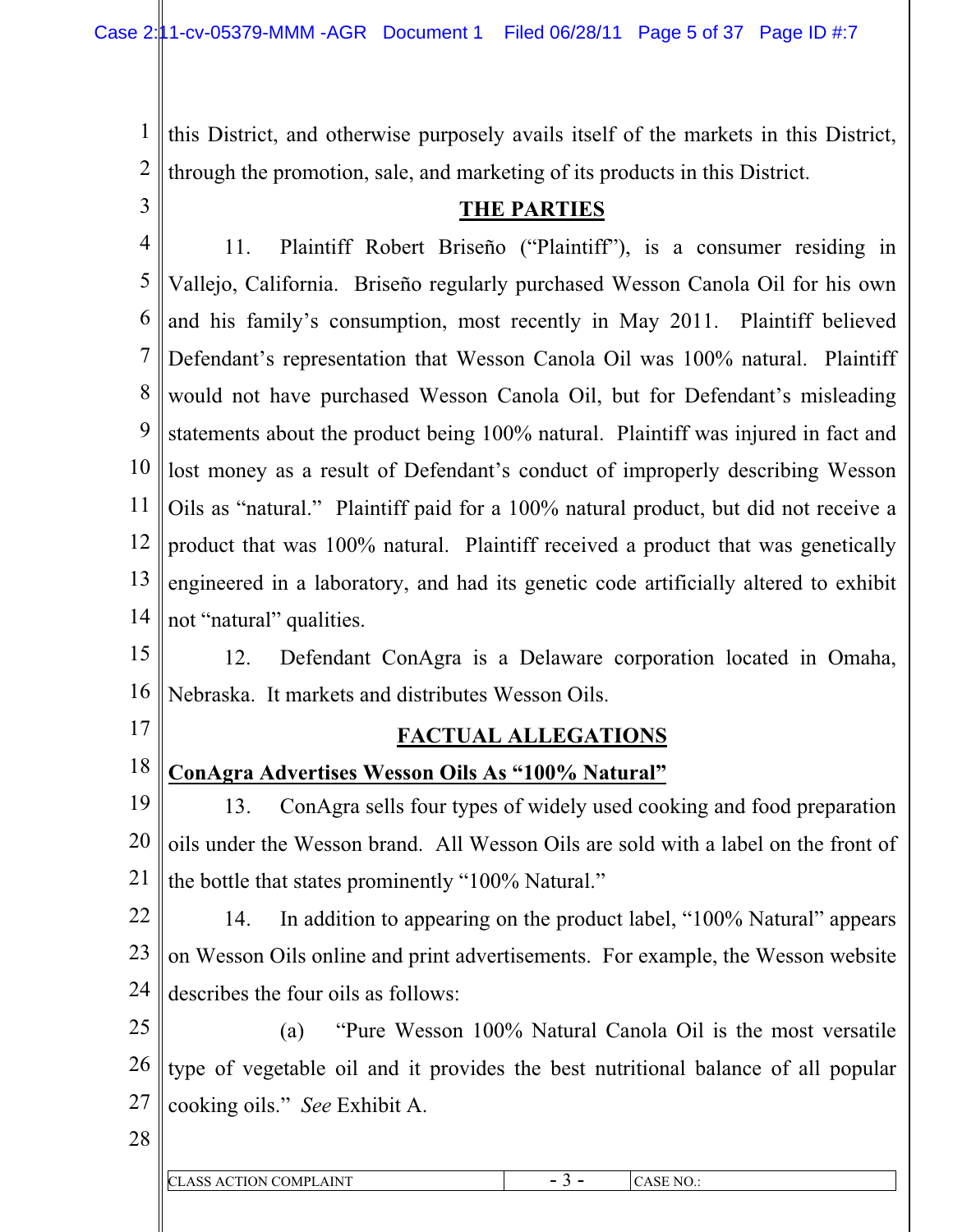1 2 (b) "Pure Wesson 100% Natural Oil is the perfect allpurpose cooking and baking vegetable oil." *See* Exhibit B.

3 4 5 (c) "Pure Wesson 100% Natural Corn Oil is the best oil to ensure a cripsy [*sic*] coating on your fried foods while retaining moistness on the inside." *See* Exhibit C.

6 7 8 9 (d) "Pure Wesson 100% Natural Best Blend Oil is highly versatile. Wesson Best Blend Oil is a perfect combination of two great oils [Canola oil and Soybean oil] that makes it just right for everything from grilling and frying to salad dressings." *See* Exhibit D.

10 11 12 13 15. The "100% Natural" statement is, like much of the label on Wesson Oils, displayed in vibrant green. The "Wesson" name is haloed by the image of the sun, and the Canola Oil features a picture of a green heart. The Wesson Oils labels obviously are intended to evoke a natural, wholesome product.

14 15 16 16. The claim that Wesson Oils are "natural" is highly material to the average consumer, which is why ConAgra places "100% natural" on the front product label and Wesson Oils product advertisements.

17

# **Wesson Oils Are From Genetically Modified Organisms**

18 19 20 17. Wesson Oils are derived from plants grown from GMO seeds that are engineered to, among other things, allow for greater yield and to be resistant to pesticides.

21 22 23 24 25 18. ConAgra, on the Conagra.com corporate site (but not on the Wesson site that consumers are more likely to visit), at the end of a pro-biotechnology piece, indirectly acknowledges that its Wesson Oils are genetically engineered. The page that displays this information requires numerous click-throughs to reach.<sup>1</sup> <sup>1</sup> To reach the page from the ConAgra.com home page, a consumer would have to

26 27 28 scroll to the bottom of the page, and under the "our commitment" column select the "corporate responsibility" link from more than a dozen other links. After that, the consumer would have to select the "good for you" link, which is one of more than a dozen total links on that page. From there, the consumer would have to select the "biotechnology" link from among the more than a dozen links on that

| <b>ACTION COMPLE</b><br>AINT<br>ı C'<br>Ö<br>$\mathbf{v}$ | N <sub>O</sub><br>$\smile$ |
|-----------------------------------------------------------|----------------------------|
|                                                           |                            |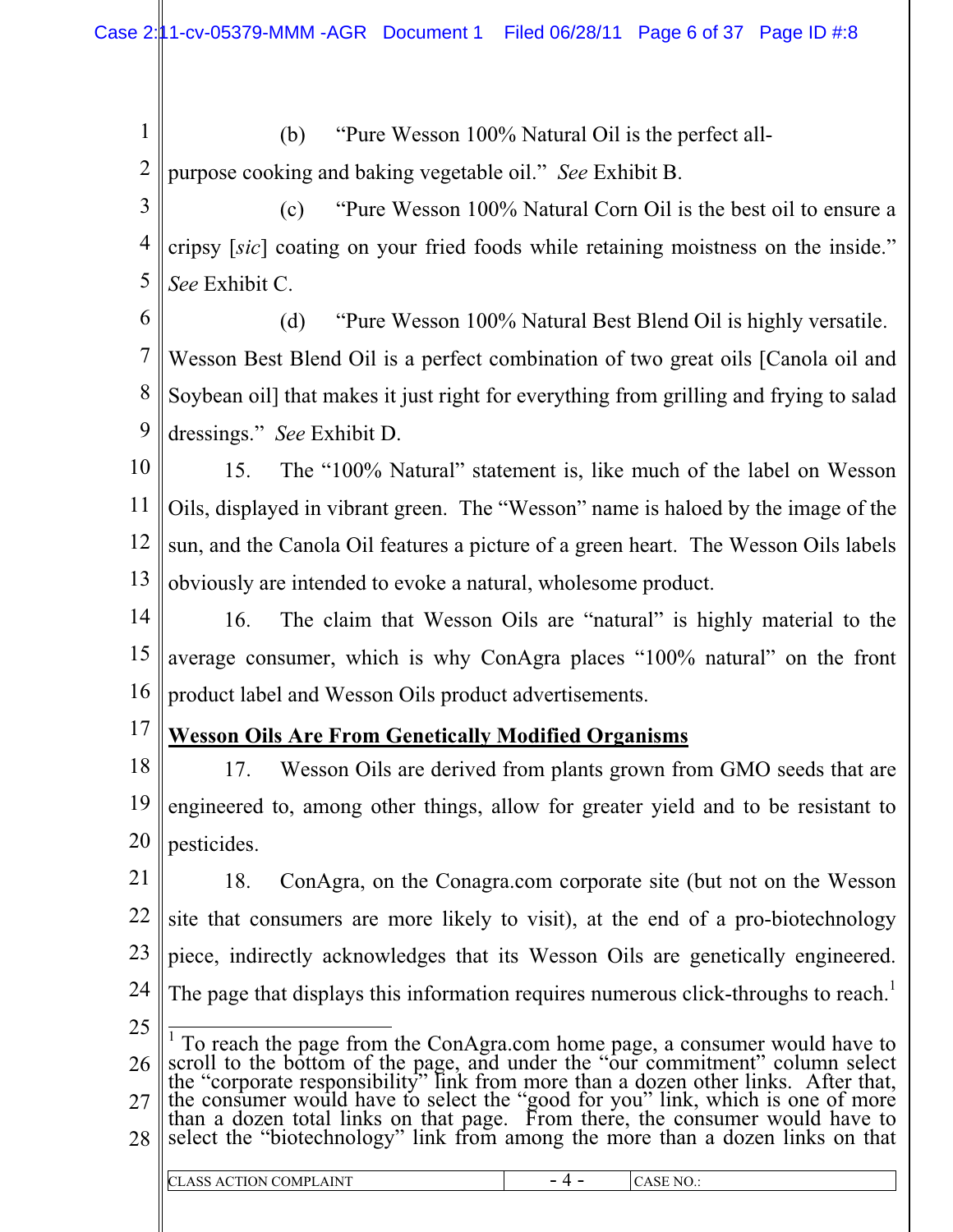1 2 The piece extols the benefits of biotechnology. In the last sentence of the last paragraph the letters "GMO" appear, without being defined, as follows:

Biotechnology

3

4

5

6

7

8

9

In the past two decades, biotechnology has been used to improve yield, nutrition, resistance to drought and insects, and other desirable qualities of several common food crops, including corn and soy. As consumers grow more conscious about the types of foods they put in their bodies, some have asked about the role of biotechnology in food production and health.

10 11 12 13 14 15 16 As such, ConAgra Foods only purchases and uses ingredients that comply with the U.S. Department of Agriculture and Food and Drug Administration (FDA) regulations for food safety and nutrition. Both the U.S. Environmental Protection Agency and the FDA have concluded that biotech foods that are approved for human consumption are as safe and nutritious as other foods that are developed through more conventional methods.

17 18 19 20 21 However, we understand the field of food biotechnology is constantly shifting as advancements are made in the world of science, and will continue to reevaluate our internal policies, relying heavily on evolving science, consumer and customer expectations, and regulatory decisions.

- *Ultimately, consumers will decide what is acceptable in the marketplace based on the best science and public information available*. We will continue to listen carefully to our customers and consumers on biotechnology *and provide alternatives for those who*
- 26

22

23

24

- 27 page. The navigation to this page is not intuitive or even logical. Plaintiff did not visit the ConAgra site.
- 28

| CLASS<br>ACTION COMPI<br><b>LAINT</b><br>ພວ | $\overline{\phantom{0}}$<br>- - | ASE NO<br>CAJE IV |
|---------------------------------------------|---------------------------------|-------------------|
|                                             |                                 |                   |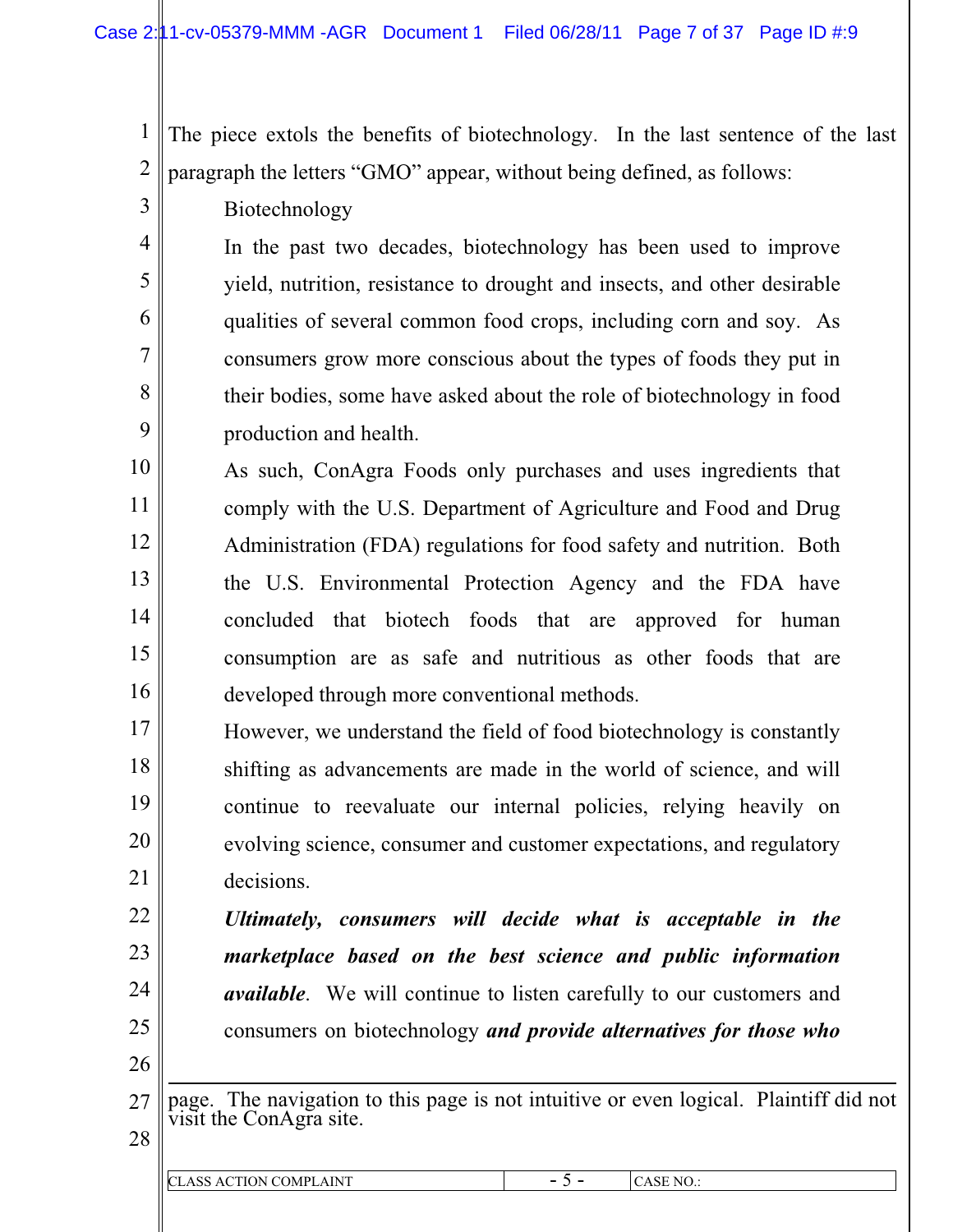*demand products without biotechnology ingredients*. Two choices are our Lightlife brand, which is manufactured using non-GMO soy seeds, and our organic foods, which also do not use biotech ingredients.

5 6 ConAgra, http://company.conagrafoods.com/phoenix.zhtml?c=202310&p=corp \_consumers#FoodSafetyQuality (last visited June 24, 2011) (emphasis added).

7 8 9 10 11 12 13 19. Although ConAgra nobly says that "consumers will decide what is acceptable in the marketplace," ConAgra's Wesson Oils' advertising robs consumers of the ability to make an *informed* decision because they are told that Wesson Oils are "100% Natural." Further, reasonable consumers told that Wesson Oils are "100% Natural" have no reason to "demand products *without biotechnology ingredients*"—the "natural" designation represents to consumers that they are getting biotech-free food.

**Genetically Modified Organisms Are Not "100% Natural"**

15 16 17 20. Monsanto Company is one of the world's biggest sellers of GMO seeds and an avid GMO-proponent. On its website, Monsanto defines GMO as follows:

18 19 20 21 22 Genetically Modified Organisms (GMO) – Plants or animals that have had their *genetic makeup altered to exhibit traits that are not naturally theirs*. In general, genes are taken (copied) from one organism that shows a desired trait and transferred into the genetic code of another organism.

23 24 Monsanto, http://www.monsanto.com/newsviews/Pages/glossary.aspx#g (last visited June 24, 2011) (emphasis added).

25 26 21. The World Health Organization ("WHO"), which is the United Nations' directing and coordinating authority for health, defines GMO as follows:

27

1

2

3

4

14

| CLASS ACTION COMPLAINT | - | NO.<br>'NЬ. |
|------------------------|---|-------------|
|                        |   |             |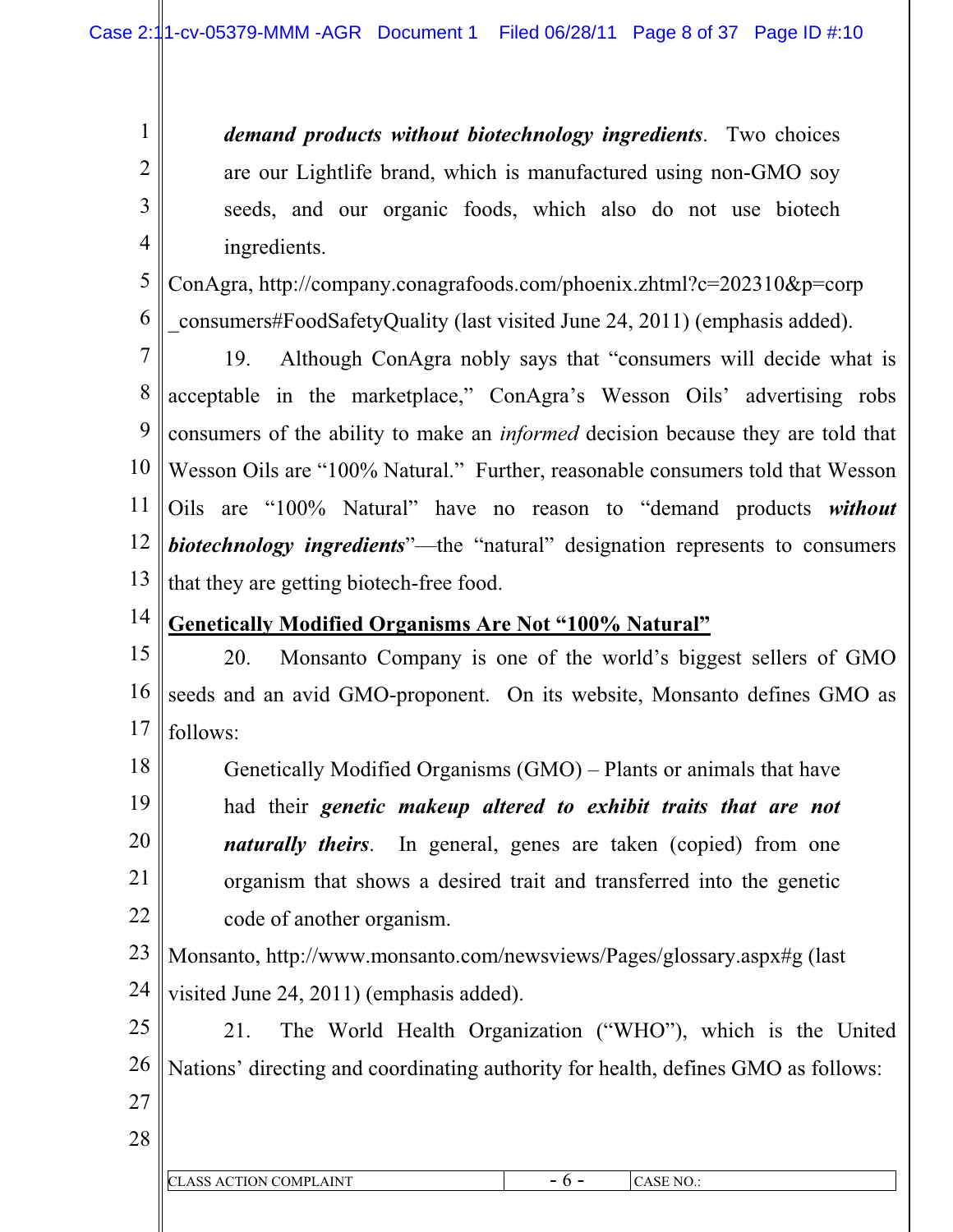Genetically modified organisms (GMOs) can be defined as organisms in which *the genetic material (DNA) has been altered in a way that does not occur naturally*. The technology is often called "modern biotechnology" or "gene technology", sometimes also "recombinant DNA technology" or "genetic engineering". It allows selected individual genes to be transferred from one organism into another, also between non-related species. Such methods are used to create GM plants—which are then used to grow

GM food crops.

1

2

3

4

5

6

7

8

9

10 11 WHO, http://www.who.int/foodsafety/publications/biotech/20questions/en/ (last visited June 27, 2011) (emphasis added).

- 12 13 22. Romer Labs, a company that provides diagnostic solutions to the agricultural industry, defines GMO as follows:
- 14 15 16 17 18 19 Agriculturally important plants are often genetically modified by the insertion of DNA material from outside the organism into the plant's DNA sequence, allowing the plant to *express novel traits that normally would not appear in nature*, such as herbicide or insect resistance. Seed harvested from GMO plants will also contain these [sic] modification.

20 21 Romer Labs, http://www.romerlabs.com/en/analytes/genetically-modifiedorganisms.html (last visited June 27, 2011) (emphasis added).

22 23 24 25 23. As demonstrated by the above definitions, genetically modified organisms are "created" artificially in a laboratory through genetic engineering. ConAgra's Wesson Oils are not natural, much less "100% Natural." Advertising Wesson Oils as natural is deceptive and likely to mislead the public.

26

27

| . INIT<br>l C<br>.~MPI<br>'NN | $\overline{\phantom{a}}$<br>. . | ↘<br>. |
|-------------------------------|---------------------------------|--------|
|                               |                                 |        |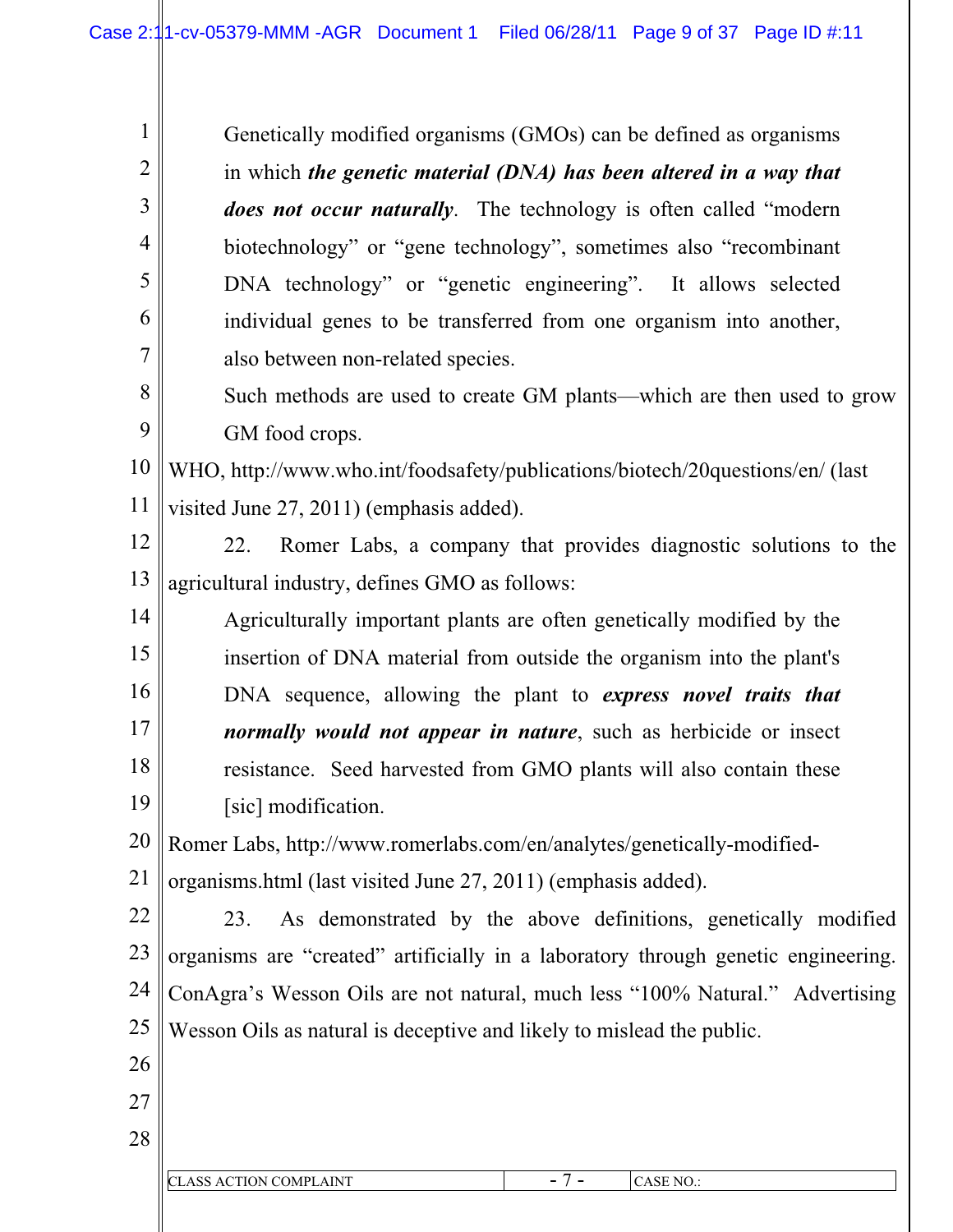1

# **CLASS ALLEGATIONS**

| $\overline{2}$ | Plaintiff brings this action on his own behalf and as a Class Action<br>24.         |
|----------------|-------------------------------------------------------------------------------------|
| 3              | pursuant to Rule 23 of the Federal Rules of Civil Procedure. Plaintiff seeks        |
| $\overline{4}$ | certification of the following Class:                                               |
| 5              | All persons in the United States who have purchased Wesson Oils                     |
| 6              | from June 27, 2007 through the final disposition of this and any and                |
| 7              | all related actions (the "Class Period").                                           |
| 8              | 25.<br>Plaintiff and the members of the Class are so numerous that joinder of       |
| 9              | all members individually, in one action or otherwise, is impractical, based on      |
| 10             | Defendant's national marketing and advertising campaigns that target consumers      |
| 11             | across the country.                                                                 |
| 12             | This action involves questions of law and fact common to Plaintiff<br>26.           |
| 13             | and all members of the Class, which include the following:                          |
| 14             | Whether Defendant violated California Business & Professions<br>(a)                 |
| 15             | Code Section 17500;                                                                 |
| 16             | Whether Defendant violated California Business & Professions<br>(b)                 |
| 17             | Code Section 17200;                                                                 |
| 18             | (c)<br>Whether Defendant violated the CLRA, California Civil Code                   |
| 19             | Section 1750;                                                                       |
| 20             | (d)<br>Whether Defendant's conduct constituted a breach of express                  |
| 21             | warranty; and                                                                       |
| 22             | Whether Plaintiff and Class Members sustained damages<br>(e)                        |
| 23             | resulting from Defendant's conduct and, if so, the proper measure of damages,       |
| 24             | restitution, equitable, or other relief, and the amount and nature of such relief.  |
| 25             | Plaintiff understands and is willing to undertake the responsibilities of<br>27.    |
| 26             | acting in a representative capacity on behalf of the proposed Class. Plaintiff will |
| 27             |                                                                                     |
| 28             |                                                                                     |
|                | $-8-$<br><b>CLASS ACTION COMPLAINT</b><br>CASE NO.:                                 |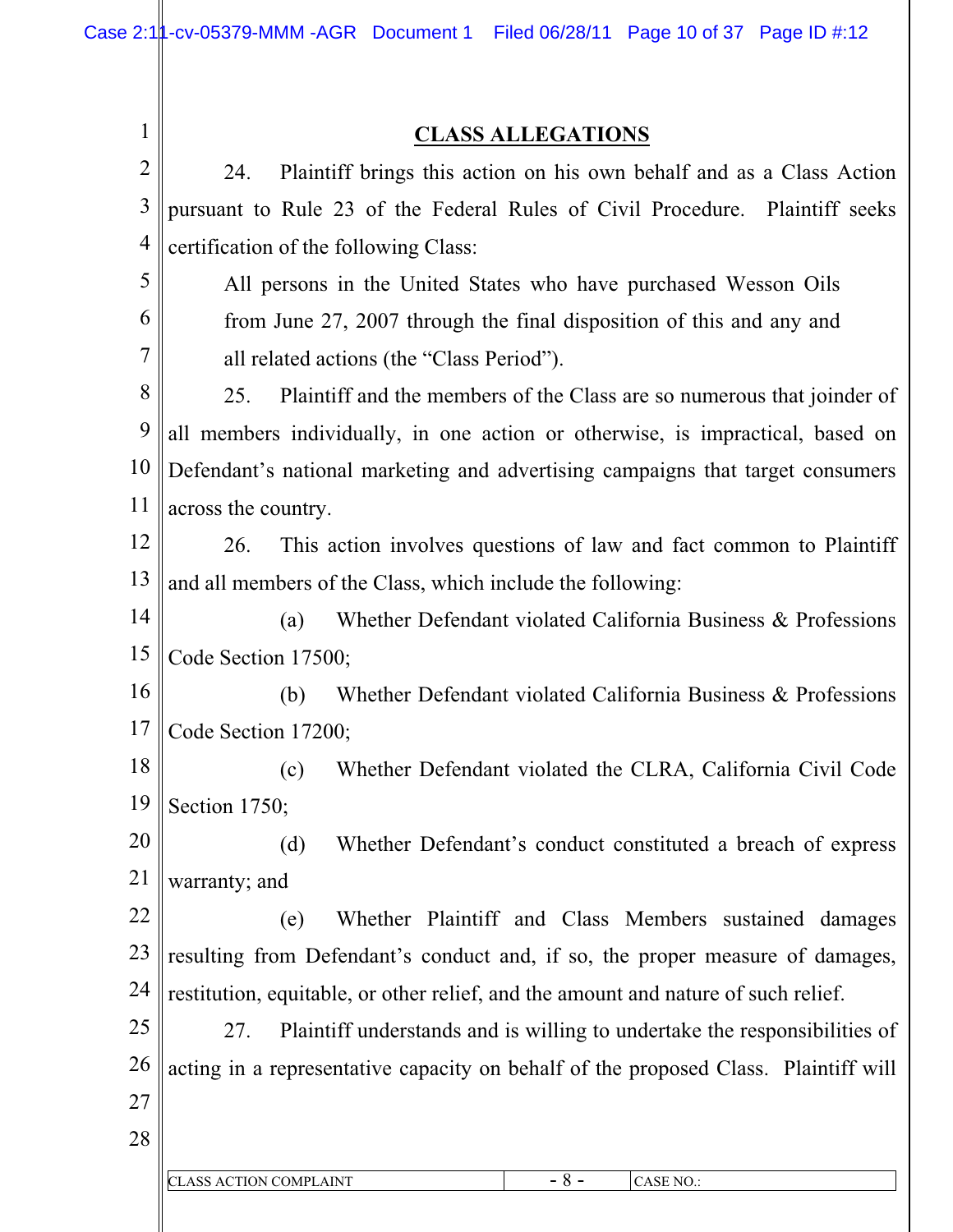1 2 fairly and adequately protect the interests of the Class and has no interests adverse to, or which directly conflict with, the interests of the other members of the Class.

3 4 5 6 28. Plaintiff has engaged the services of counsel who are experienced in complex class litigation, who will adequately prosecute this action, and who will assert and protect the rights of and otherwise represent Plaintiff and the absent Class Members.

7 8 9 29. Plaintiff's claims are typical of those of the absent Class Members because Plaintiff and the Class Members each sustained damages arising from Defendant's wrongful conduct, as alleged more fully herein.

10 11 12 13 30. This action is brought under Rule 23 because Defendant has acted on grounds generally applicable to all members of the Class and/or because questions of law or fact common to Class Members predominate over any questions affecting only individual members.

14 15 16 31. Judicial determination of the common legal and factual issues essential to this case would be far more efficient and economical as a class action than piecemeal individual determinations.

17 18 32. Plaintiff knows of no difficulty that will be encountered in the management of this litigation that would preclude maintenance as a class action.

**COUNT I Violation of California Business & Professions Code § 17500** *et seq***.**

21 22 33. Plaintiff incorporates the above allegations by reference as though fully set forth herein.

23

19

20

34. Plaintiff brings this claim individually and on behalf of the Class.

24 25 26 27 35. Throughout the Class Period, Defendant engaged in a public advertising and marketing campaign representing that Wesson Oils are "100% Natural."

| CL.<br><b>AINT</b><br>ON COMPLA | -<br>- | N <sub>C</sub><br>$\smile$ |
|---------------------------------|--------|----------------------------|
|                                 |        |                            |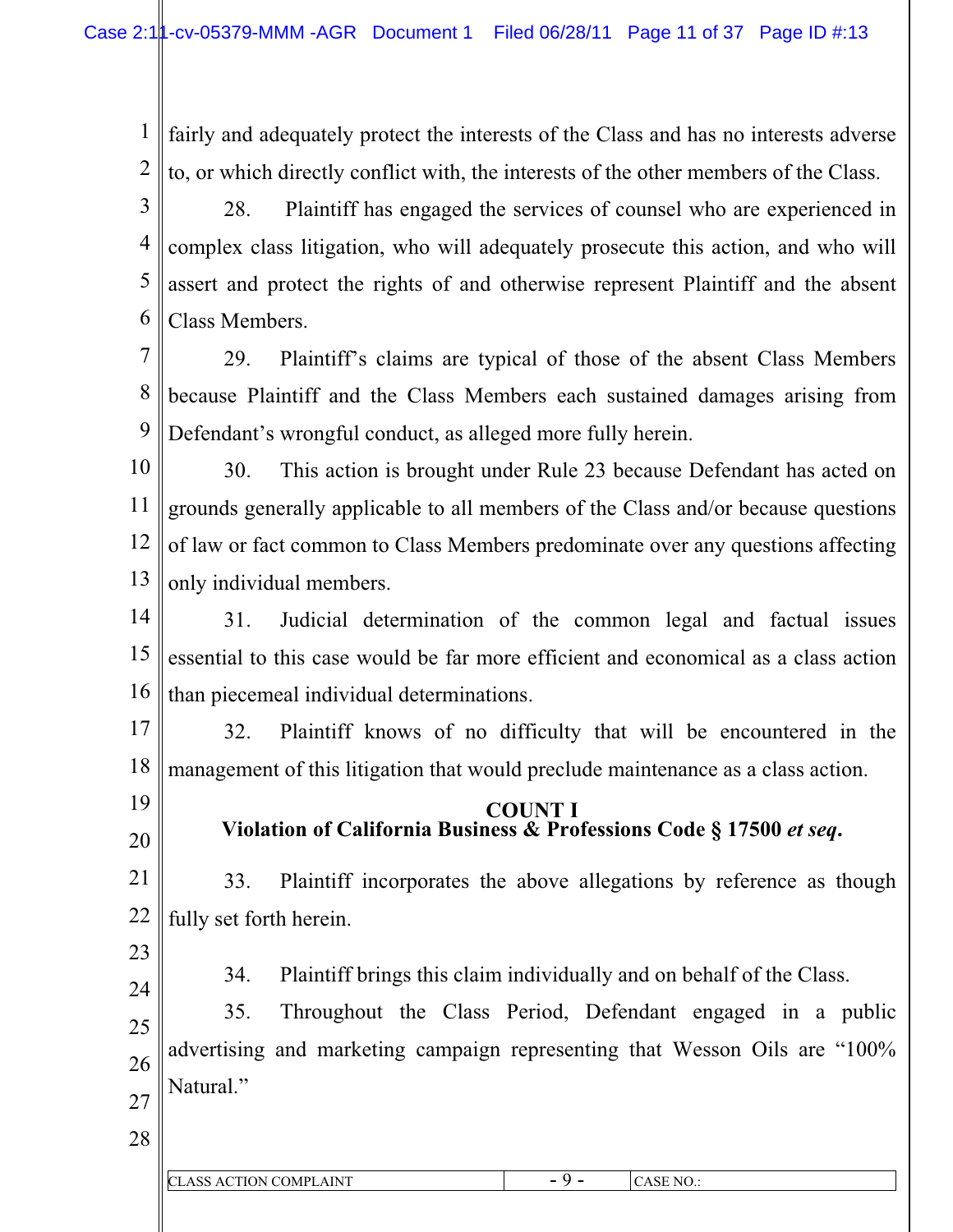1 2 3 36. Wesson Oils are in fact made from genetically modified organisms that are not natural. Defendant's advertisements and marketing representations are, therefore, misleading, untrue, and likely to deceive the public.

- 4 5 37. Defendant engaged in its advertising and marketing campaign with intent to directly induce customers to purchase Wesson Oils based on false claims.
- 6 7 38. In making and disseminating the statements alleged herein, Defendant knew or should have known that the statements were untrue or misleading.
- 8 9 10 11 12 13 14 15 39. Plaintiff believed Defendant's representation that Wesson Oils were 100% natural. Plaintiff would not have purchased Wesson Oils, but for Defendant's misleading statements about the product being 100% natural. Plaintiff was injured in fact and lost money as a result of Defendant's conduct of improperly describing Wesson Oils as "natural." Plaintiff paid for a 100% natural product, but did not receive a product that was 100% natural. Plaintiff received a product that was genetically engineered in a laboratory, and had its genetic code artificially altered to exhibit un-natural qualities.
- 16 17 18 19 20 40. Plaintiff and Class Members seek declaratory relief, restitution for monies wrongfully obtained, disgorgement of ill-gotten revenues and/or profits, injunctive relief, enjoining Defendant from continuing to disseminate its untrue and misleading statements, and other relief allowable under California Business & Professions Code Section 17535*.*
- 21
- 22
- **COUNT II Violation of California Business & Professions Code § 17200** *et seq.*
- 23 24 41. Plaintiff incorporates the above allegations by reference as though fully set forth herein.
- 25

- 42. Plaintiff brings this claim individually and on behalf of the Class.
- 27 28 43. The circumstances giving rise to Plaintiff's allegations include Defendant's corporate policies regarding the sale and marketing of Wesson Oils.

| $\parallel$ C<br>- ACTION COMP <sup>1</sup><br>AINT<br>ASS | - | ASE NO.: |
|------------------------------------------------------------|---|----------|
|                                                            |   |          |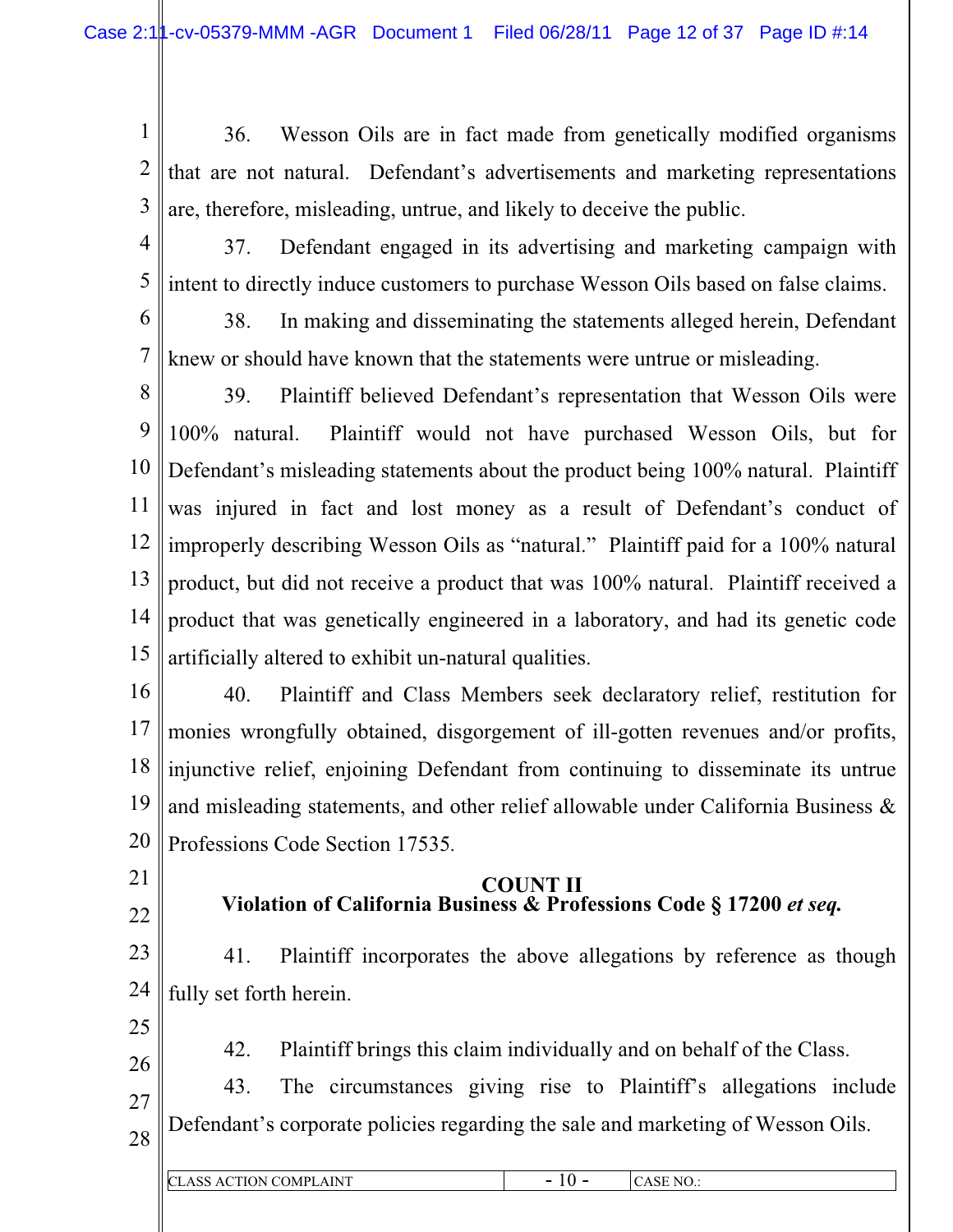1 2 3 4 5 6 44. By engaging in the acts and practices described above, Defendant committed one or more acts of "unfair competition" within the meaning of Business & Professions Code § 17200. "Unfair competition" is defined to include any "unlawful, unfair or fraudulent business act or practice and unfair, deceptive, untrue or misleading advertising and any act prohibited by [Business & Professions Code § 17500 *et seq*.]."

7 8 45. Defendant committed "unlawful" business acts or practices by, among other things, violating California Business & Professions Code § 17500.

9 10 46. Defendant committed "unfair" business acts or practices by, among other things:

11 12 (a) engaging in conduct where the utility of such conduct, if any, is outweighed by the gravity of the consequences to Plaintiff and Class Members;

13 14 (b) engaging in conduct that is immoral, unethical, oppressive, unscrupulous, or substantially injurious to Plaintiff and Class Members; and

15 16 (c) engaging in conduct that undermines or violates the spirit or intent of the consumer protection laws alleged in this Complaint.

17 18 19 20 47. Defendant committed "fraudulent" business acts or practices by, among other things, engaging in conduct Defendant knew or should have known was likely to and did deceive the public, including Plaintiff and other Class Members.

21 22 23 48. As detailed above, Defendant's unlawful, unfair, and/or fraudulent practices include making false and/or misleading representations that Wesson Oils is "100% natural."

24 25 26 27 28 49. Plaintiff believed Defendant's representation that Wesson Oils were 100% natural. Plaintiff would not have purchased Wesson Oils, but for Defendant's misleading statements about the product being 100% natural. Plaintiff was injured in fact and lost money as a result of Defendant's conduct of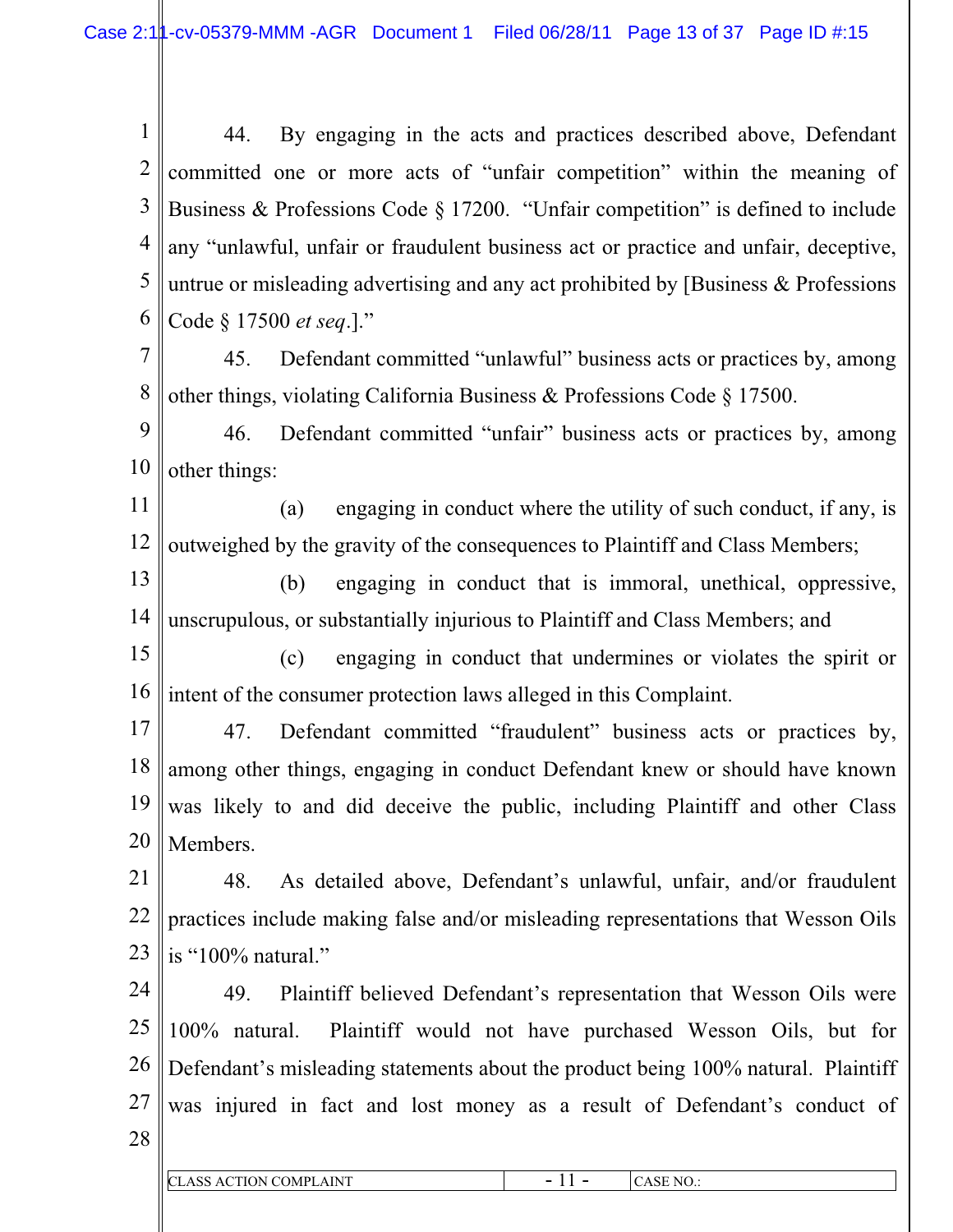1 2 3 4 improperly describing Wesson Oils as "natural." Plaintiff paid for a 100% natural product, but did not receive a product that was 100% natural. Plaintiff received a product that was genetically engineered in a laboratory, and had its genetic code artificially altered to exhibit qualities that are not natural.

5 6 7 8 9 10 50. Plaintiff and Class Members seek declaratory relief, restitution for monies wrongfully obtained, disgorgement of ill-gotten revenues and/or profits, and injunctive relief, and other relief allowable under California Business & Professions Code Section 17203, including, but not limited to, enjoining Defendant from continuing to engage in its unfair, unlawful and/or fraudulent conduct as alleged.

- 11
- 12

15

# **COUNT III**<br>- Violation of the California Consumers Legal Remedies Act **Violation of the California Consumers Legal Remedies Act – Cal. Civ. Code § 1750** *et seq***. (Injunctive Relief Only)**

13 14 51. Plaintiff hereby incorporates by reference the allegations contained in all of the preceding paragraphs of this complaint.

52. Plaintiff brings this claim individually and on behalf of the Class.

16 17 18 19 20 21 53. This cause of action is brought pursuant to the California Consumers Legal Remedies Act, Cal. Civ. Code § 1750 *et seq*. (the "CLRA"). This cause of action does not seek monetary damages at this point, but is limited solely to injunctive relief. Plaintiff will amend this Class Action Complaint to seek damages in accordance with the CLRA after providing Defendant with notice pursuant to California Civil Code  $\S 1782$ .<sup>2</sup>

22 23 24 54. Defendant's actions, representations, and conduct have violated, and continue to violate, the CLRA because they extend to transactions that are intended to result, or that have resulted, in the sale of goods to consumers.

- 25 26
- 27 <sup>2</sup> A copy of Plaintiff's notice and demand letter sent to Defendant is attached hereto as Exhibit E.
- 28

| CLASS<br><b>ACTION COMPLAINT</b><br>the contract of the contract of | -<br>-<br>. . | N <sub>0</sub><br>. J |
|---------------------------------------------------------------------|---------------|-----------------------|
|                                                                     |               |                       |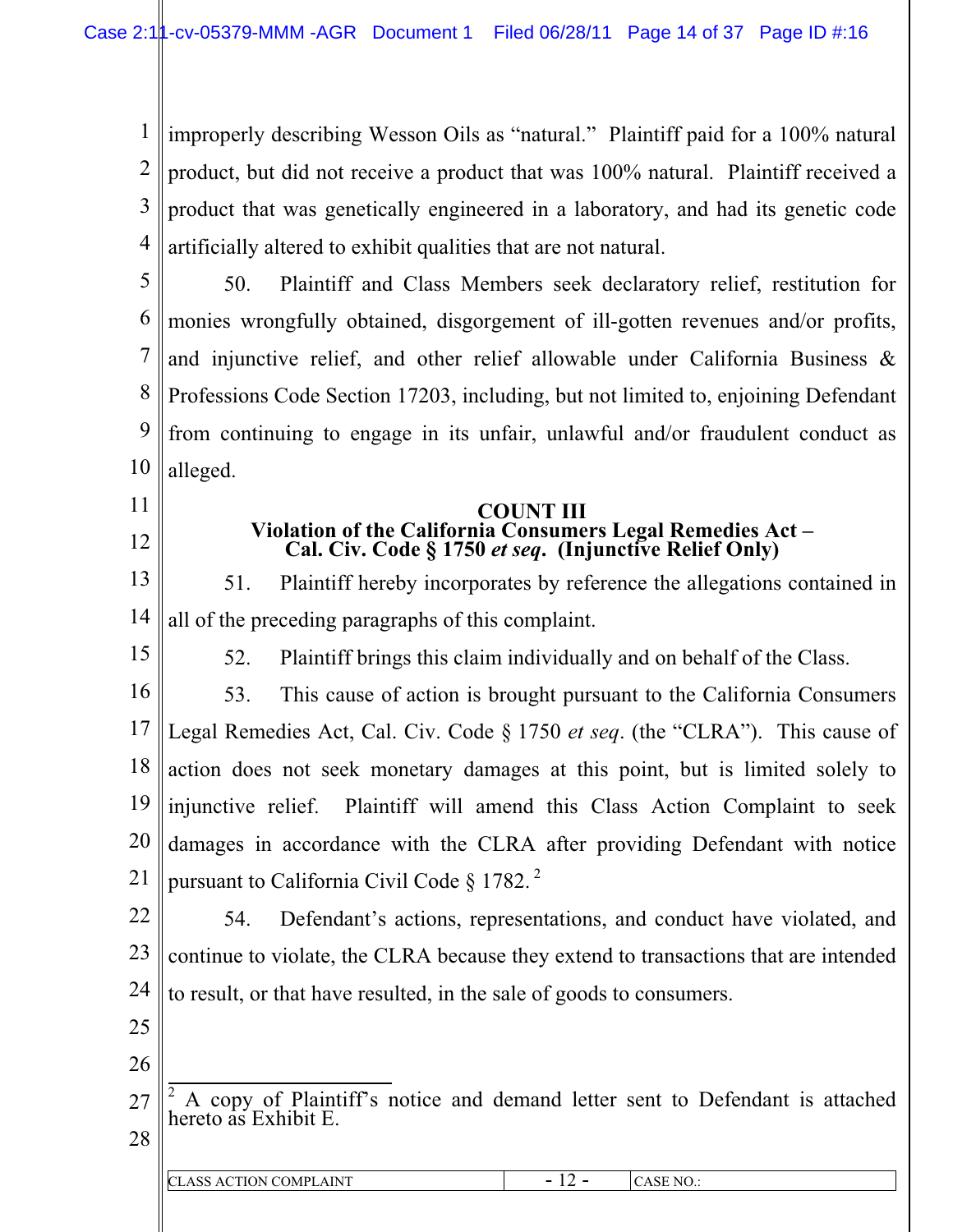- 1 2 55. Plaintiff and all members of the Class are "consumers" as that term is defined by the CLRA in California Civil Code § 1761(d).
- 3 4 56. Defendant sold to Plaintiff and other Class members its Wesson Oils, which are "goods" within the meaning of California Civil Code  $\S 1761(a)$ .

5 6 7 8 9 57. By engaging in the actions, misrepresentations, and misconduct set forth in this Class Action Complaint, Defendant violated, and continues to violate, Civil Code  $\S 1770(a)(5)$  by misrepresenting that Wesson Oils are natural and has particular qualities that it does not have, namely, that it is 100% natural when it is not.

- 10 11 12 58. By engaging in the actions, misrepresentations, and misconduct set forth in this complaint, Defendant violated, and continues to violate, Civil Code § 1770(a)(9), by advertising Wesson Oils with intent not to sell it as advertised.
- 13 14 15 16 59. By engaging in the actions, misrepresentations, and misconduct set forth in this complaint, Defendant violated, and continues to violate,  $\S 1770(a)(16)$ by misrepresenting that a subject of a transaction has been supplied in accordance with a previous representation when it has not.
- 17 18 19 20 60. Defendant violated the CLRA by representing through its advertisements Wesson Oils as described above when they knew, or should have known, that the representations and advertisements were unsubstantiated, false, and misleading.
- 21 22 23 24 25 26 27 61. Plaintiff believed Defendant's representation that Wesson Oils were 100% natural. Plaintiff would not have purchased Wesson Oils, but for Defendant's misleading statements about the products being 100% natural. Plaintiff was injured in fact and lost money as a result of Defendant's conduct of improperly describing Wesson Oils as "natural." Plaintiff paid for a 100% natural product but did not receive a product that was 100% natural. Plaintiff received a
- 28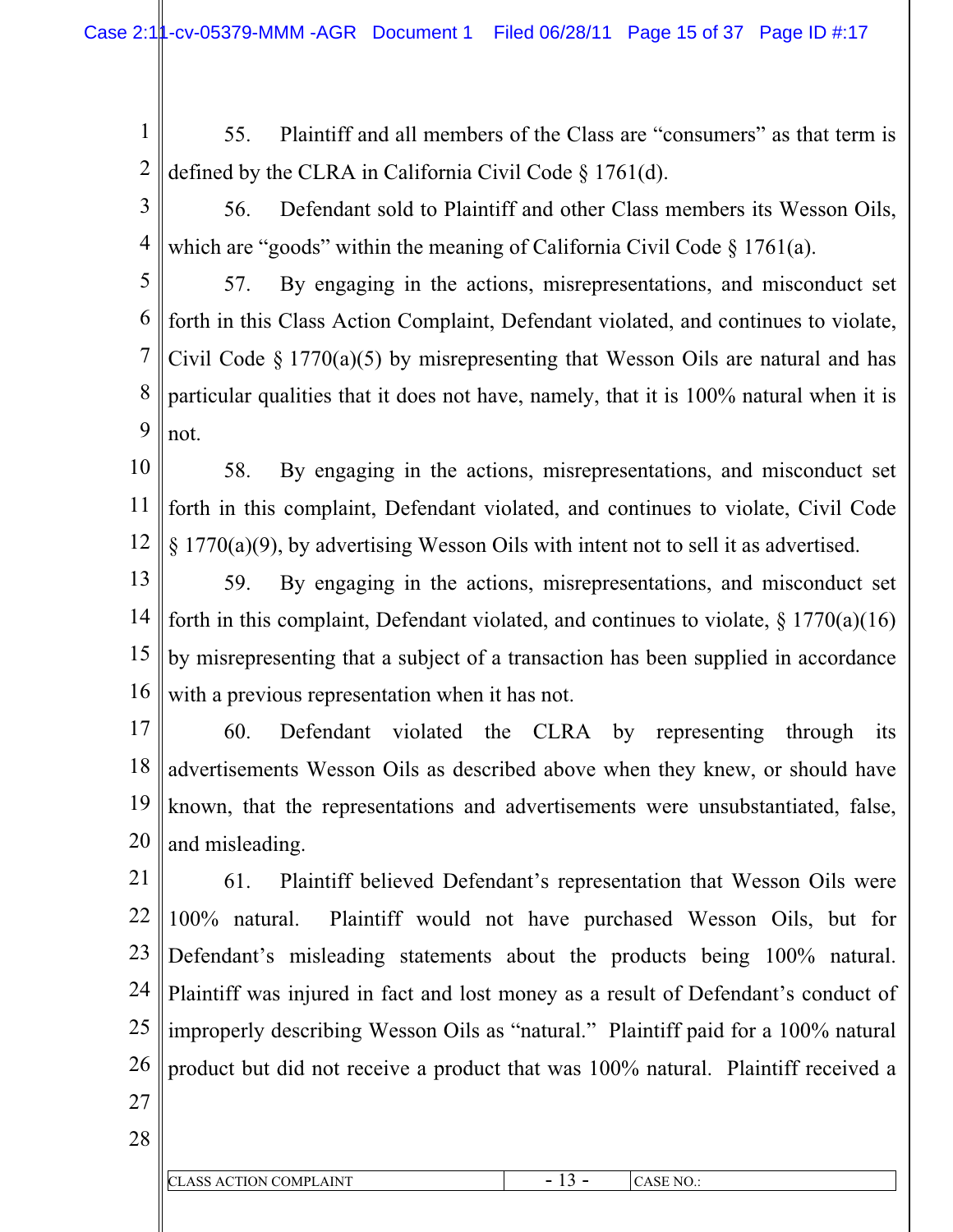1 2 product that was genetically engineered in a laboratory, and had its genetic code artificially altered to exhibit qualities that are not natural.

3 4 5 6 7 62. Plaintiff requests that this Court enjoin Defendant from continuing to employ the unlawful methods, acts, and practices alleged herein pursuant to California Civil Code  $\S 1780(a)(2)$ . If Defendant is not restrained from engaging in these types of practices in the future, Plaintiff and the Class will continue to suffer harm.

### **COUNT IV Breach of Express Warranty**

10 63. Plaintiff incorporates the above allegations by reference as though fully set forth herein.

11 12

8

9

64. Plaintiff brings this claim individually and on behalf of the Class.

13 14 15 16 17 18 19 65. Plaintiff, and each member of the Class, formed a contract with Defendant at the time Plaintiff and the other Class Members purchased Wesson Oils. The terms of that contract include the promises and affirmations of fact made by Defendant on Wesson Oils' packaging and through marketing and advertising, as described above. This marketing and advertising constitute express warranties and became part of the basis of the bargain, and are part of the standardized contract between Plaintiff and the members of the Class and Defendant.

20 21 22 66. Defendant purports through its advertising to create express warranties of Wesson Oils as natural by making the affirmation of fact, and promising, that Wesson Oils are "100% Natural."

23

24 25 67. All conditions precedent to Defendant's liability under this contract have been performed by Plaintiff and the Class, when they purchased the product and used it as directed.

26 27 68. Despite express warranties about the "100% natural" nature of Wesson Oils, Wesson Oils are composed of GMOs and are, in fact, not as they are found in nature.

|  | I<br>×<br>۰. |
|--|--------------|
|  |              |

| <b>CLASS ACTION COMPLA</b><br><b>LAINT</b> | $\overline{\phantom{a}}$<br>. . | CASE NO.: |
|--------------------------------------------|---------------------------------|-----------|
|                                            |                                 |           |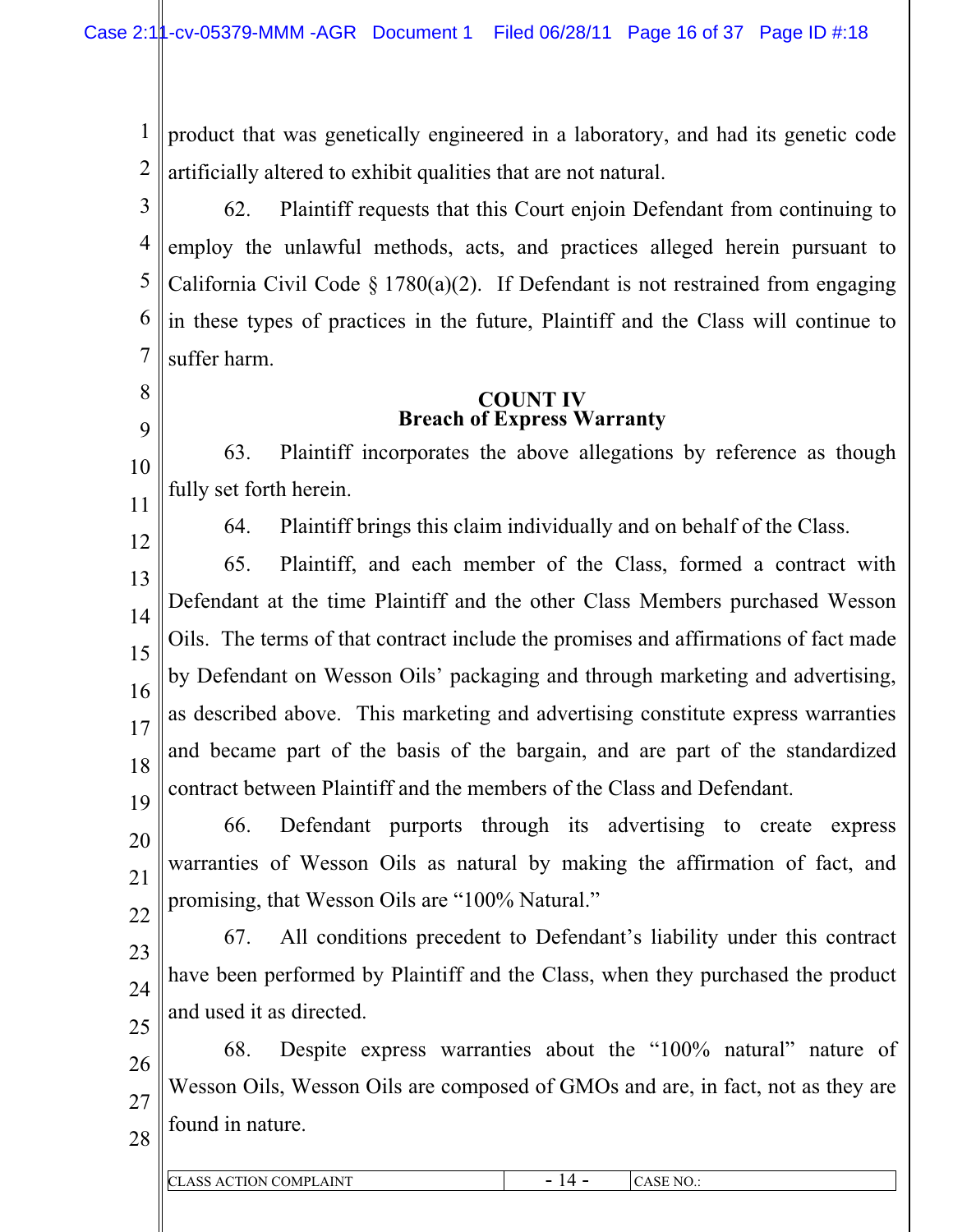1 2 3 69. Defendant breached express warranties about Wesson Oils and their qualities, because the product does not conform to Defendant's affirmations and promises to be natural and provide such benefits described above.

4 5 70. As a result of Defendant's breach of express warranty, Plaintiff and the Class were harmed in the amount of the purchase price of Wesson Oils.

## **PRAYER FOR RELIEF**

7 8 WHEREFORE, Plaintiff, on behalf of himself and all others similarly situated, pray for judgment against Defendant as follows:

9 10 A. An order certifying this case as a class action and appointing Plaintiff and his counsel to represent the Class Members;

11 12 13 14 B. An order declaring that the acts and practices of Defendant constitute violations of California Business & Professions Code § 17500 and § 17200 *et seq*., and California Civil Code § 1750 *et seq*., and constitute breaches of express warranties;

15 16 17 C. For damages pursuant to California law in an amount to be determined at trial, including interest, except as to the CLRA claim, which seeks only injunctive relief;

18 19 D. For restitution for monies wrongfully obtained and/or disgorgement of ill-gotten revenues and/or profits;

20 21 E. A permanent injunction enjoining Defendant from continuing to harm Plaintiff and the members of the Class and violating California law;

22 23 24 F. An order requiring Defendant to adopt and enforce a policy that requires appropriate disclosure of GM ingredients and/or removal of misleading natural claims, which complies with California law;

G. Reasonable attorneys' fees and the costs of the suit; and

H. Such other relief as this Court may deem just and proper.

27 28

25

26

| CL<br>$\mathsf{L}$ AINT<br>١N٠<br>17 I D | $\overline{\phantom{a}}$<br>∸ | NC |
|------------------------------------------|-------------------------------|----|
|                                          |                               |    |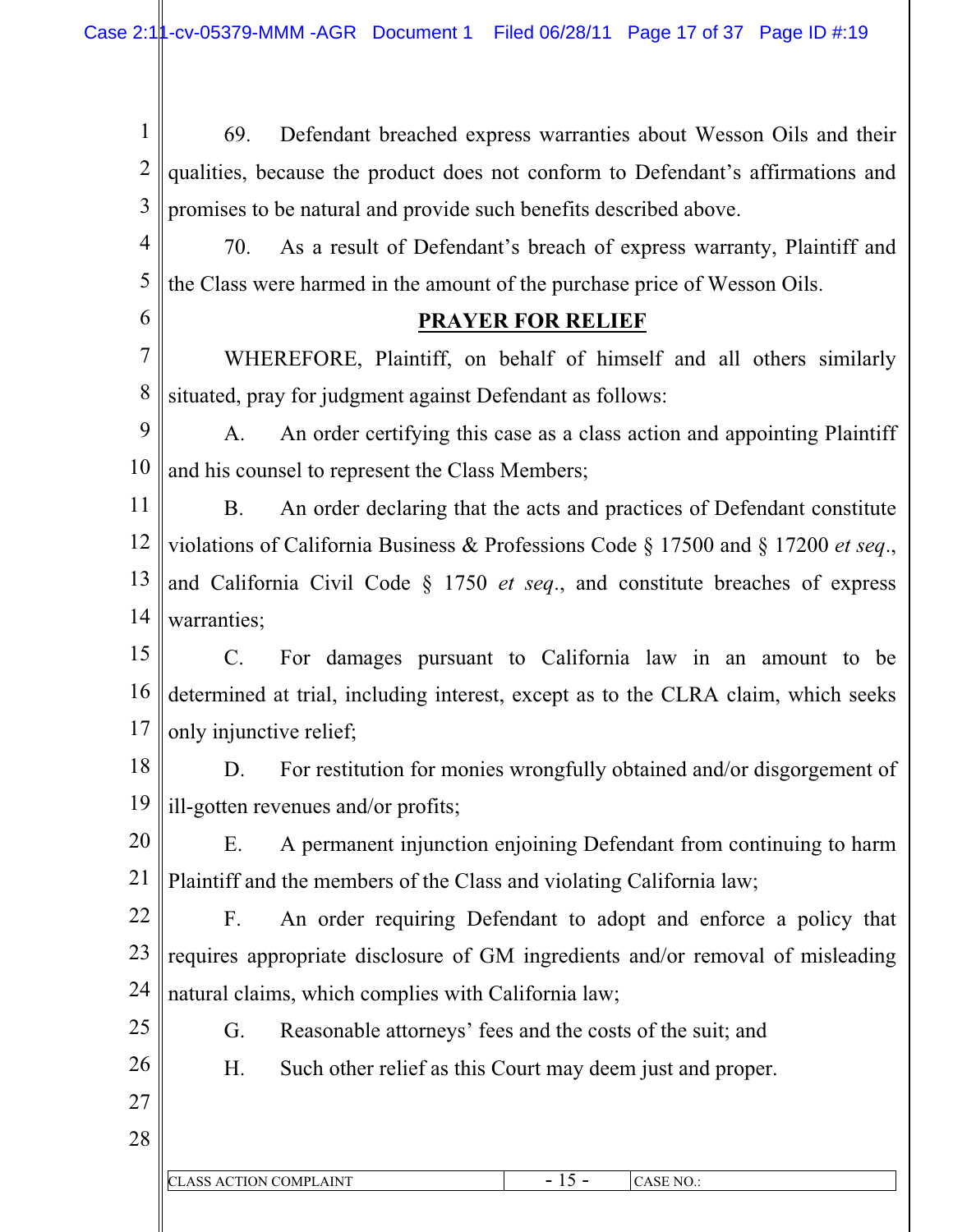| Case 2:1       | 1-cv-05379-MMM -AGR Document 1 Filed 06/28/11 Page 18 of 37 Page ID #:20                                                                                    |
|----------------|-------------------------------------------------------------------------------------------------------------------------------------------------------------|
| $\mathbf 1$    | <b>DEMAND FOR JURY TRIAL</b>                                                                                                                                |
| $\mathbf{2}$   | Plaintiff hereby demands trial of his claims by jury to the extent authorized                                                                               |
| 3              | by law.                                                                                                                                                     |
| $\overline{4}$ |                                                                                                                                                             |
| 5<br>6         | DATED: June 28, 2011<br><b>MILBERG LLP</b><br>JEFF S. WESTERMAN                                                                                             |
| $\overline{7}$ |                                                                                                                                                             |
| 8              | <u>Nesterman /mpf</u><br>S. WESTERMAN                                                                                                                       |
| 9              | One California Plaza                                                                                                                                        |
| 10             | 300 S. Grand Avenue, Suite 3900<br>Los Angeles, CA 90071<br>Telephone: (213) 617-1200<br>Facsimile: (213) 617-1975                                          |
| 11             | Email: jwesterman@milberg.com                                                                                                                               |
| 12             | <b>MILBERG LLP</b>                                                                                                                                          |
| 13             | Andrei V. Rado<br>Jessica Sleater                                                                                                                           |
| 14             |                                                                                                                                                             |
| 15             |                                                                                                                                                             |
| 16             | One Pennsylvania Plaza<br>New York, NY 10119<br>Telephone: (212) 594-5300<br>Facsimile: (212) 868-1229<br>Emails: arado@milberg.com<br>jsleater@milberg.com |
| 17             | <b>Attorneys for Plaintiff</b>                                                                                                                              |
| 18             |                                                                                                                                                             |
| 19             |                                                                                                                                                             |
| 20             |                                                                                                                                                             |
| 21             |                                                                                                                                                             |
| 22             |                                                                                                                                                             |
| 23<br>24       |                                                                                                                                                             |
| 25             |                                                                                                                                                             |
| 26             |                                                                                                                                                             |
| 27             |                                                                                                                                                             |
| 28             |                                                                                                                                                             |
|                | $-16-$<br>CLASS ACTION COMPLAINT<br>CASE NO.:                                                                                                               |
|                |                                                                                                                                                             |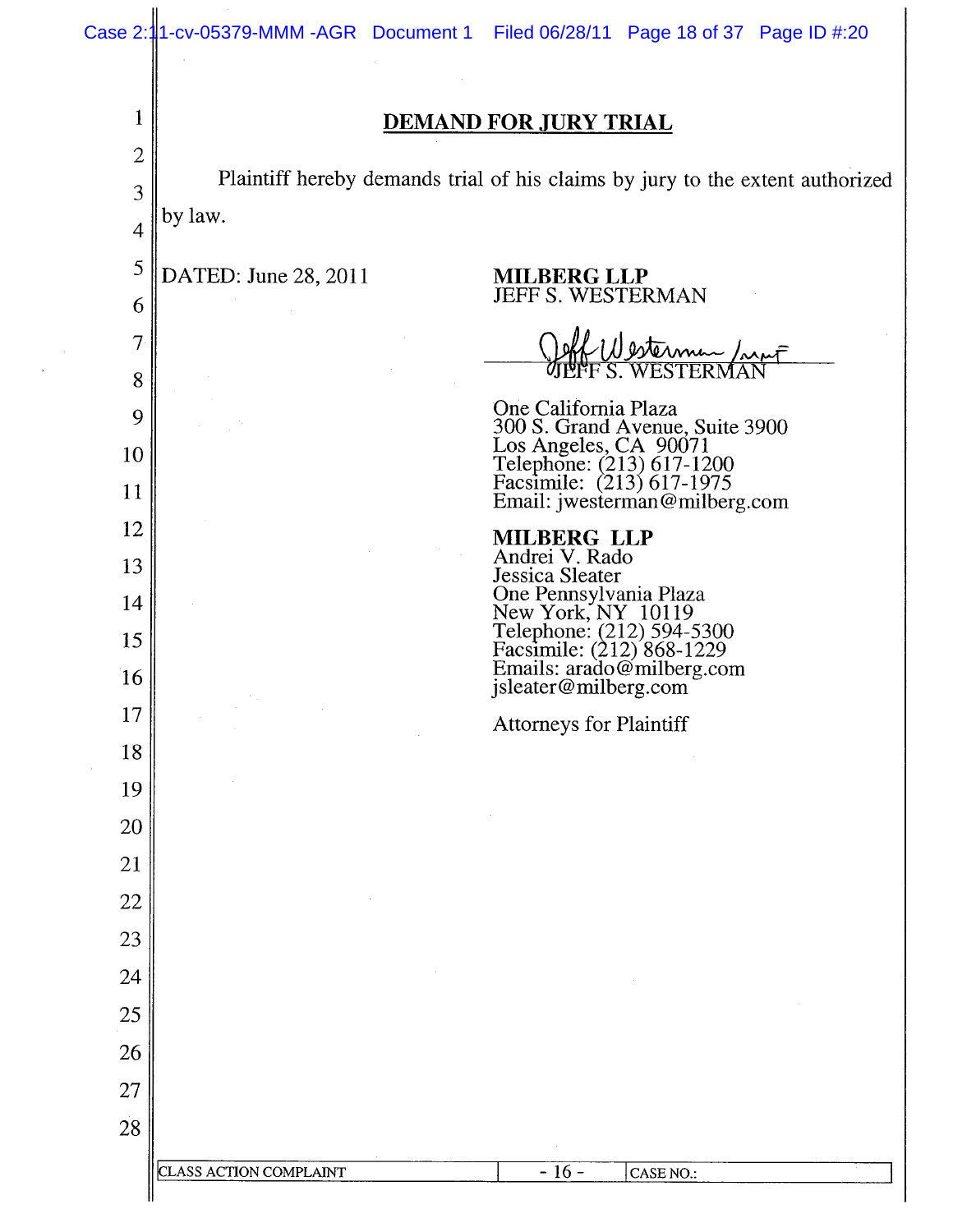# EXHIBIT A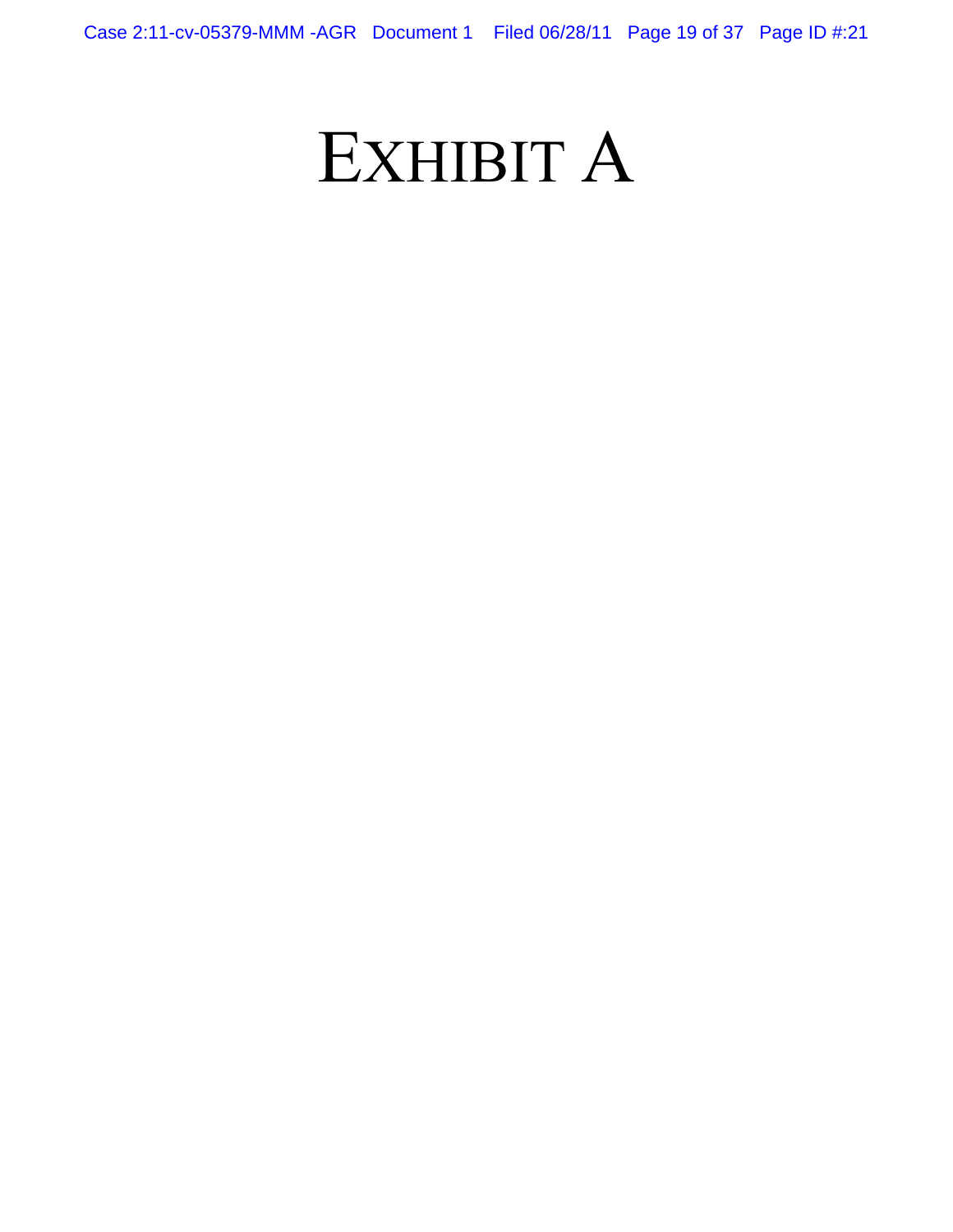



Canola Oil Vegetable Oil

Corn Oil

**Best Blend** 

# BlONBC

# Good for your Heart **Good for your Heart**

nutritional balance of all popular cooking oils. versatile type of vegetable oil and it provides the best Pure Wesson 100% Natural Canola Oil is the most versatile type of vegetable oil and it provides the best nutritional balance of all popular cooking oils. Pure Wesson 100% Natural Canola Oil is the most

- 17 -

vegetable oil. perfect oil to be used in every recipe that calls for vegetable oil. Wesson Canola's light, delicate taste makes it the Wesson Canola's light, delicate taste makes it the perfect oil to be used in every recipe that calls for

- good for your heart. • Pure Wesson 100 percent Natural Canola Oil is good for your heart. Pure Wesson 100 percent Natural Canola Oil is
- food's taste to come through in cooking. olive oil without the strong taste allowing for the • Wesson's canola oil has the same health benefits as food's taste to come through in cooking. olive oil without the strong taste allowing for the Wesson's canola oil has the same health benefits as
- (monounsaturated fat) that is essential for everydiet. • Canola oil provides a source for healthy fat (monounsaturated fat) that is essential for everydiet. Canola oil provides a source for healthy fat
- unsaturated fat content. risk of coronary heart disease (CHD) due to its qualified health claim on its ability to reduce the • According to the U.S. Food & Drug Administration **qualified health claim** (USDA), Wesson Canola Oil now comes with a unsaturated fat content. risk of coronary heart disease (CHD) due to its (USDA), Wesson Canola Oil now comes with a According to the U.S. Food & Drug Administration on its ability to reduce the
- Available in 240z, 480z, 640z and 1 gal sizes in retail outlets - grocery, club and convenience stores retail outlets - grocery, club and convenience stores Available in 24oz, 48oz, 64oz and 1 gal sizes in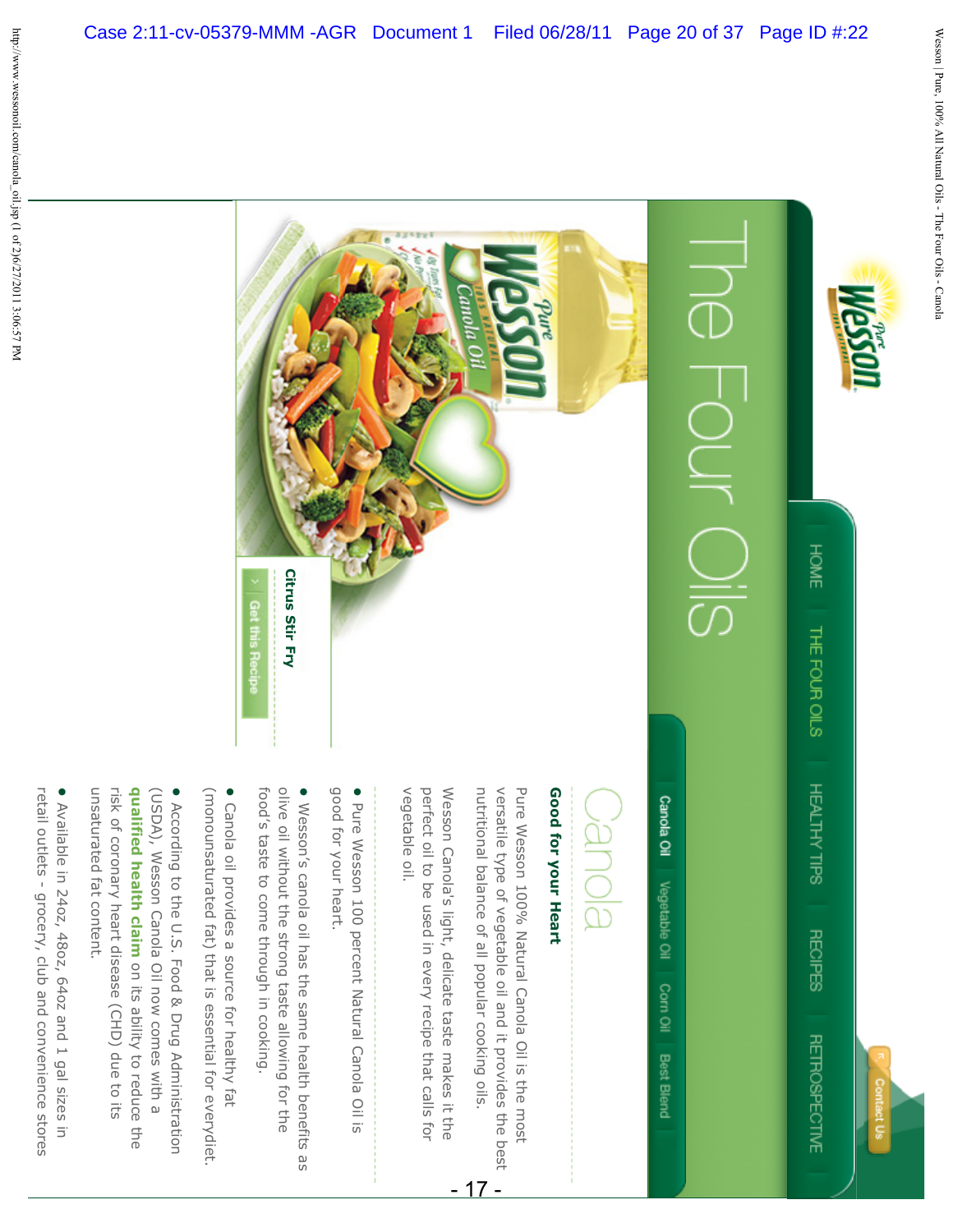Servings Per Container about 95 Serving Size 1 tbsp (15mL)

• Stir Frying - Perfect for

sautéing fresh vegetables and

sautéing fresh vegetables and

• Marinades & Vinaigrettes

- Allows spices and herbs to

Allows spices and herbs to

**Marinades & Vinaigrettes**

- Perfect for

**Stir Frying**

lean meats

lean meats

**Usage Tips:**

Usage Tips:

Calories from Fat 120 Amount Per Serving Calories 120

# % Daily Value\*

shine through

shine through

| Total Fat 14g          | 22%     |
|------------------------|---------|
| Saturated Fat 1g       | se<br>S |
| Trans Fat 0g           |         |
| Polyus aturated Fat 4g |         |
| Monounsaturated Fat 9g |         |

**•**

**Baking**

shortening

shortening

- Substitute for

melted butter, margarine or

melted butter, margarine or

Protein 0g Sodium Omg Cholesterol Omg Total Carbohydrate 0g  $\frac{6}{3}$ 9% 9%

Calcium, and iron. fiber, sugars, vitamin A, vitamin C, Not a significant source of dietary

Case 2:11-cv-05379-MMM -AGR Document 1 Filed 06/28/11 Page 21 of 37 Page ID #:23

on a 2,000 calorie diet. \* Percent Daily Values are based

INGREDIENT: CANOLA OIL

# @ConAgraFoods



**Row** 

**Hespa Lister** 

F. | Legal Policy | Privacy | © ConAgra Foods, Inc. All Rights Reserved. All Rights Reserved. © ConAgra Foods, Inc.

channel

• Also available in 5QT (160oz) jugs in the club Also available in 5QT (160oz) jugs in the club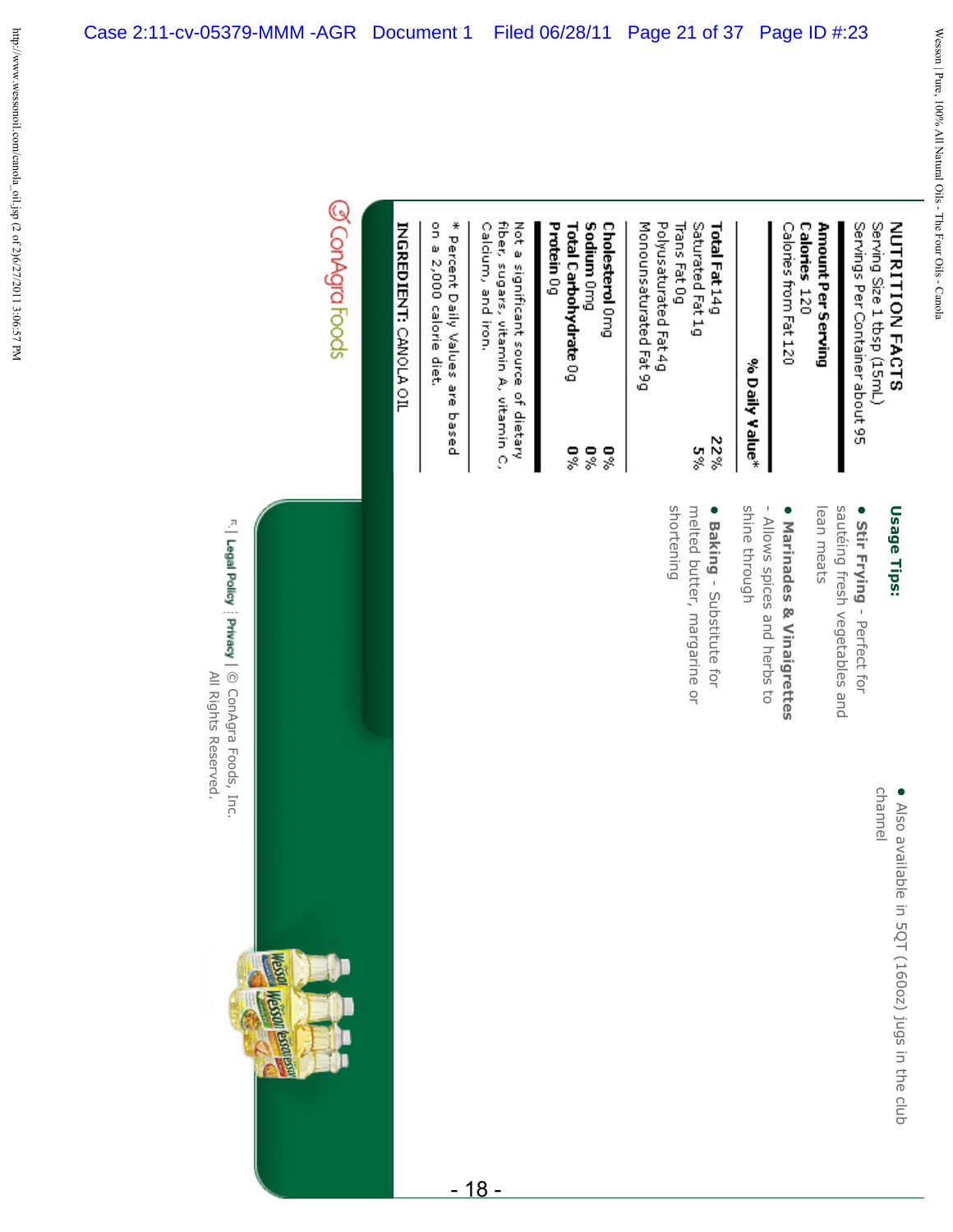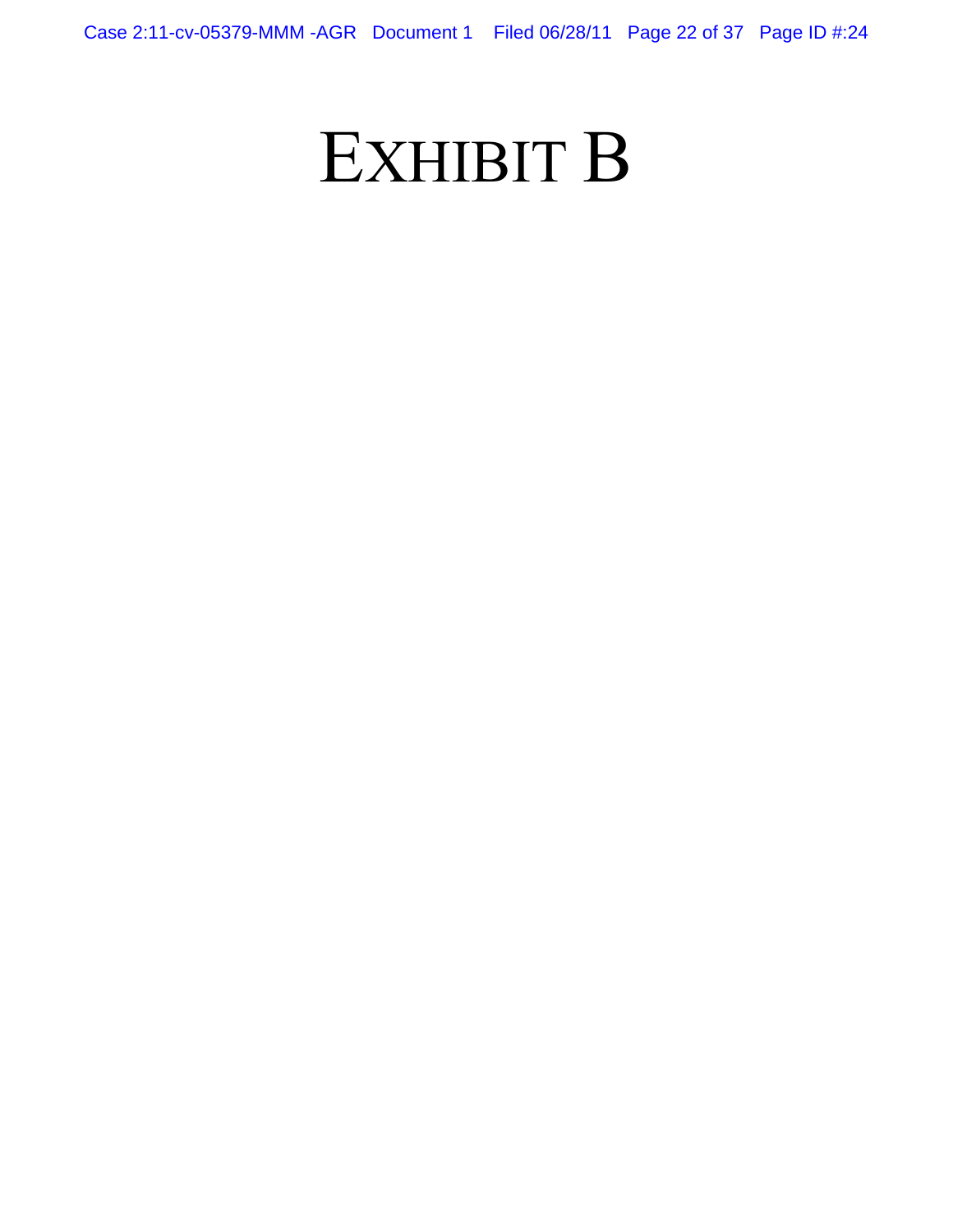



Canola Oil Vegetable Oil Corn Oil **Best Blend** 

# /eqetable

# A great, versatile all-purpose oil **A great, versatile all-purpose oil**

purpose cooking and baking vegetable oil. Pure Wesson 100% Natural Oil is the perfect allpurpose cooking and baking vegetable oil. Pure Wesson 100% Natural Oil is the perfect all-

Case 2:11-cv-05379-MMM -AGR Document 1 Filed 06/28/11 Page 23 of 37 Page ID #:25

**Vegetable** 

shine through. and has a light taste that lets your cooking flavors purpose cooking and baking vegetable oil.<br>Wesson Vegetable Oil can be used for baking or frying  $\overbrace{\phantom{a}}^{1}$ shine through. and has a light taste that lets your cooking flavors Wesson Vegetable Oil can be used for baking or frying

in retail outlets - grocery, club and convenience stores • Available in 1602, 2402, 4802, 640z and 1 gal sizes in retail outlets – grocery, club and convenience stores Available in 16oz, 24oz, 48oz, 64oz and 1 gal sizes

• Also available in 5QT (160oz) jugs in the club Also available in 5QT (160oz) jugs in the club

channel

**Crispy Fried Chicken**

**Get this Recipe** 

**Crispy Fried Chicken**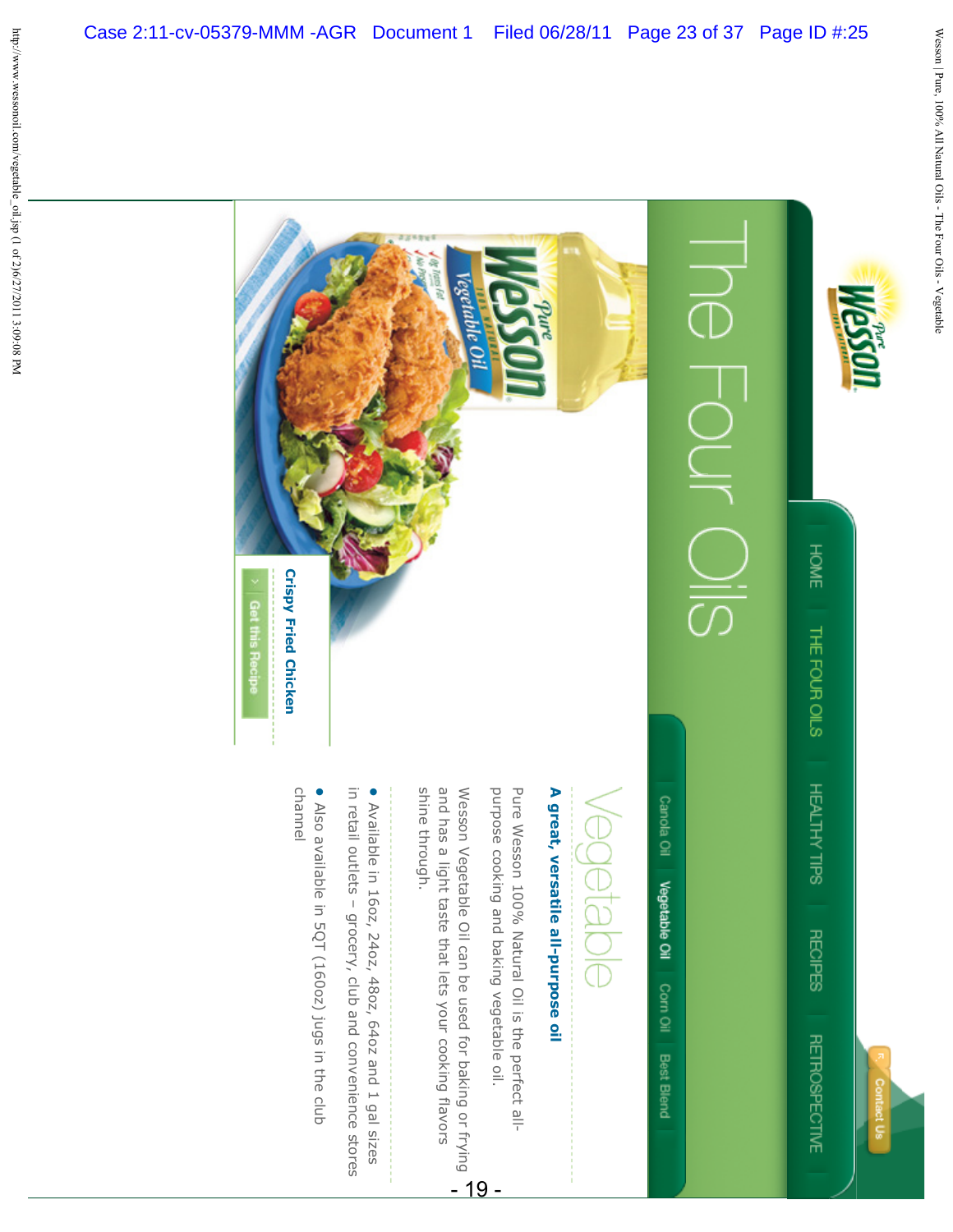Serving Size 1 tbsp (15mL) Servings Per Container about 95

Calories from Fat 120 Calories 120 Amount Per Serving

# % Daily Value\*

Monounsaturated Fat 4g Polyusaturated Fat 8g Trans Fat 0g Saturated Fat 2g Total Fat 14g

> $10\%$ 22%

Protein 0g Sodium Omg **Cholesterol** Omg Total Carbohydrate 0g  $\frac{6}{3}$ 9% %0

Calcium, and iron. fiber, sugars, vitamin A, vitamin C, Not a significant source of dietary

Case 2:11-cv-05379-MMM -AGR Document 1 Filed 06/28/11 Page 24 of 37 Page ID #:26

on a 2,000 calorie diet. \* Pescent Daily Values are based

INGREDIENT: SOMBEAN OIL

# @ConAgraFoods



F. | Legal Policy | Privacy | © ConAgra Foods, Inc. All Rights Reserved. All Rights Reserved.

**•**

shortening melted butter, margarine or shortening melted butter, margarine or **Baking**- Substitute for

**• Frying** - Perfect for pan frying

fish and vegetables fish and vegetables • Sauteing - Chicken, meats, **Sauteing**- Chicken, meats,

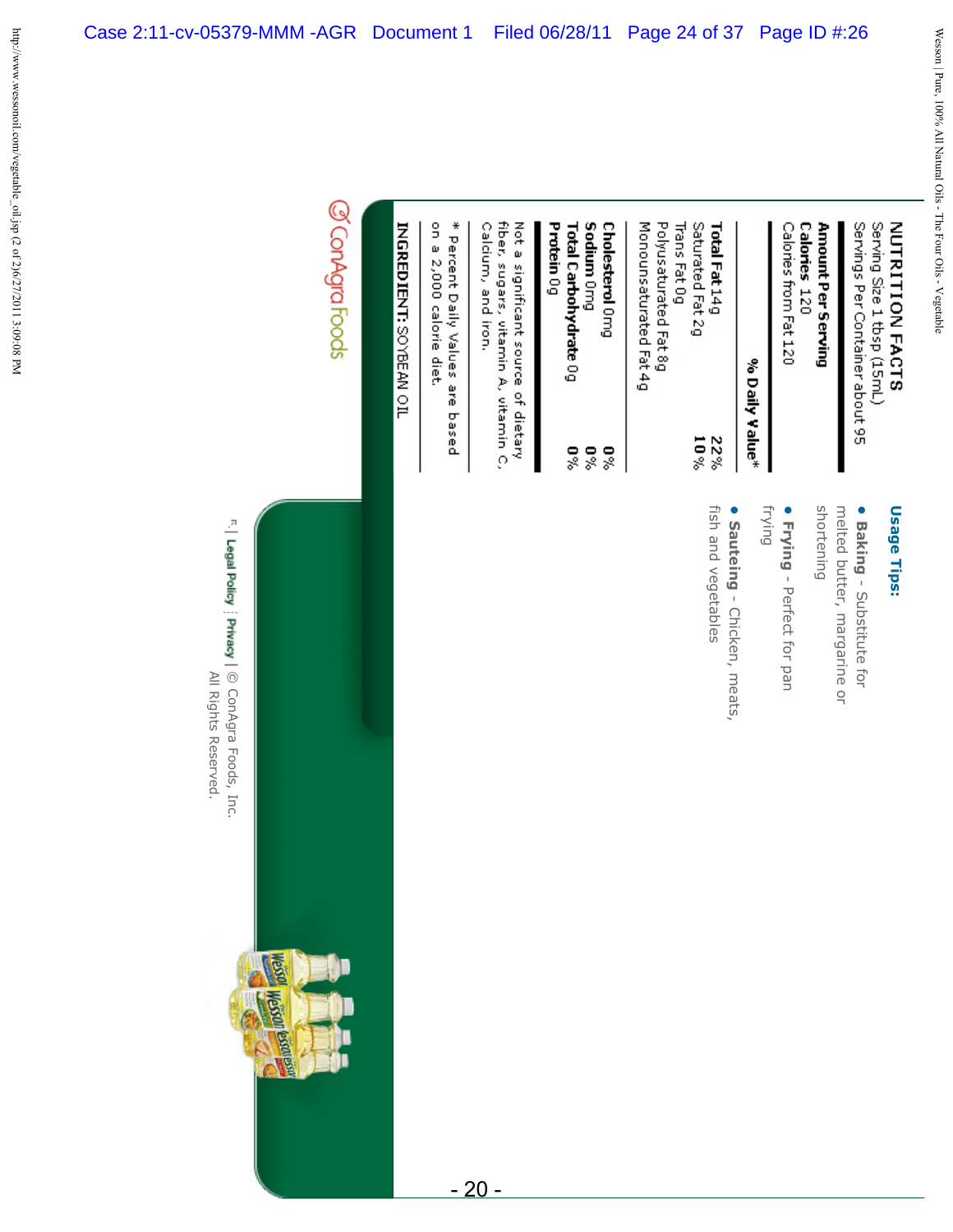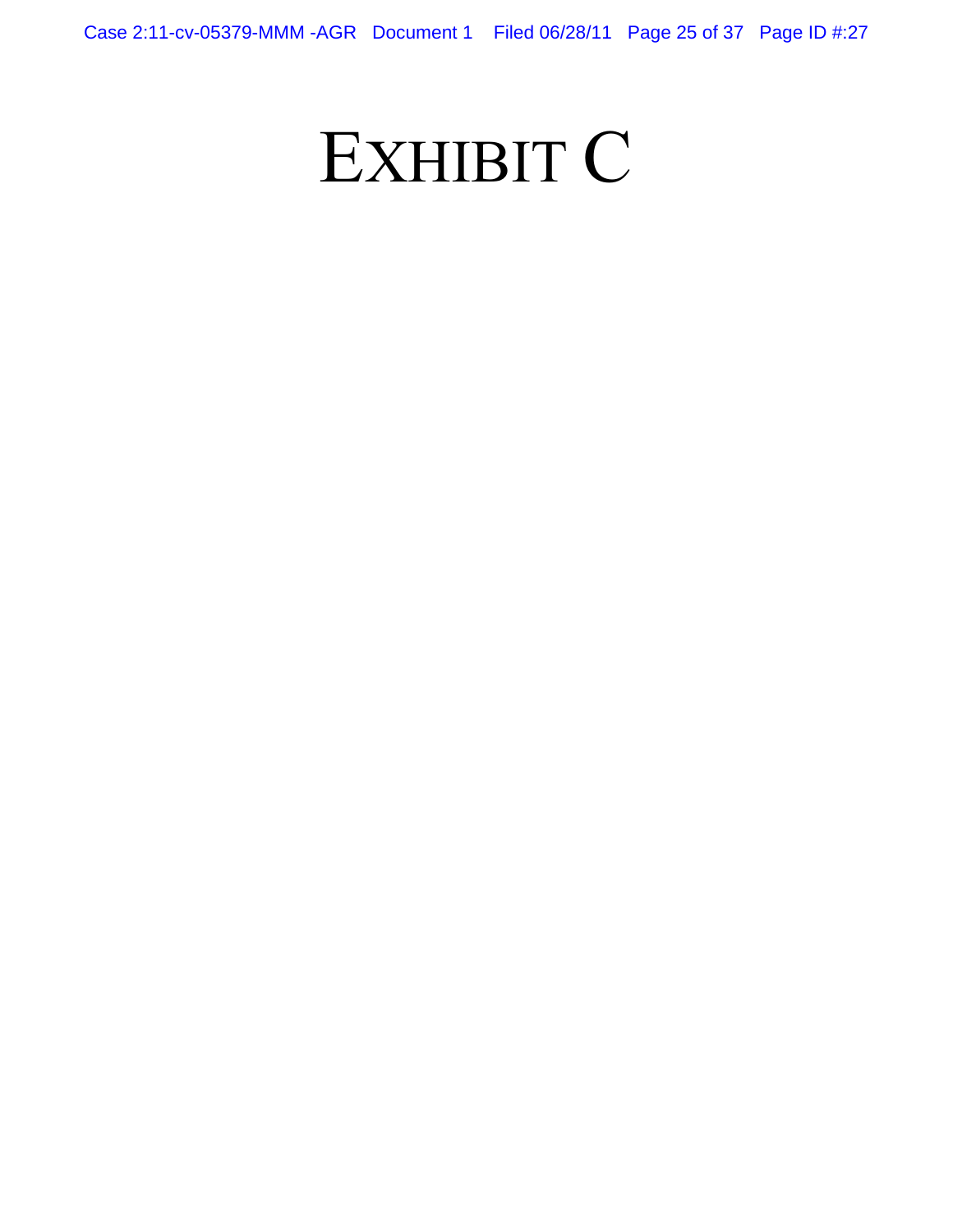



Canola Oil Vegetable Oil Corn Oil **Best Blend** 

The ideal oil for crisp tender fried foods **The ideal oil for crisp tender fried foods**

to ensure a cripsy coating on your fried foods while Pure Wesson 100% Natural Corn Oil is the best oil retaining moistness on the inside. to ensure a cripsy coating on your fried foods while retaining moistness on the inside. Pure Wesson 100% Natural Corn Oil is the best oil

Case 2:11-cv-05379-MMM -AGR Document 1 Filed 06/28/11 Page 26 of 37 Page ID #:28

 $\sqrt{g}$   $\sqrt{g}$ 

- 21 -

fried foods and in flavorful ethnic dishes. Wesson Corn Oil brings out a natural rich flavor in fried foods and in flavorful ethnic dishes. Wesson Corn Oil brings out a natural rich flavor in

grocery and convenience stores • Available in 480z and 1 gal sizes in retail outlets grocery and convenience stores Available in 48oz and 1 gal sizes in retail outlets –

**Mexican Quesadilla**

Mexican Quesadilla

Get this Recipe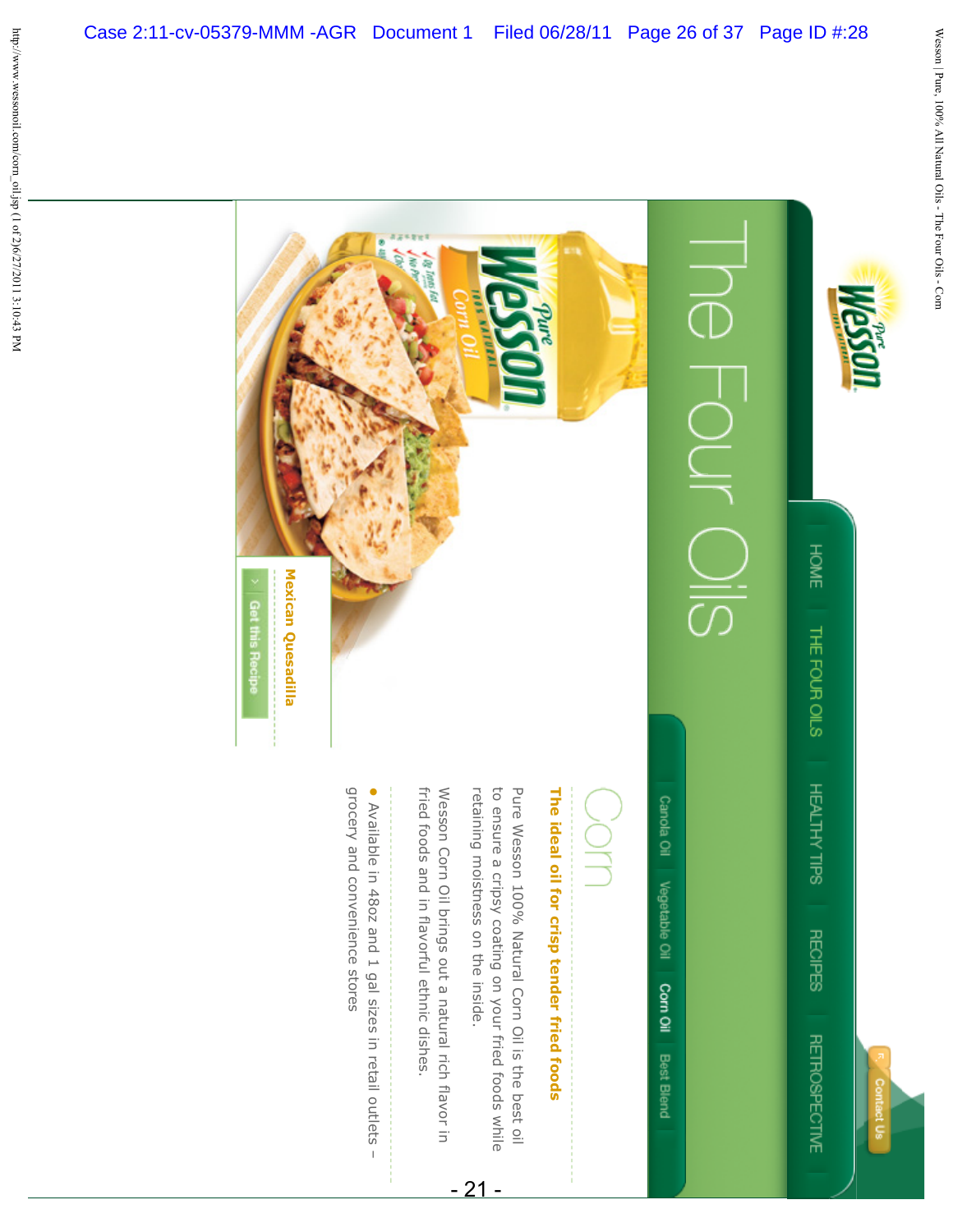Amount Per Serving Servings Per Container about 95

Calories 120 Calories from Fat 120

# % Daily Value\*

Monounsaturated Fat 4g Polyusaturated Fat 8g Trans Fat 0g Saturated Fat 2g Total Fat 14g  $10\%$ 22%

Protein 0g Sodium Omg Cholesterol Omg Total Carbohydrate 0g  $\frac{6}{3}$ 5% 5%

# Vitamin E 10%

fiber, sugars, vitamin A, vitamin C, Not a significant source of dietary Caldum, and iron.

- 22 -

on a 2,000 calorie diet. \* Percent Daily Values are based

INGREDIENT: CORN OIL

# @ConAgraFoods

F. | Legal Policy | Privacy | © ConAgra Foods, Inc. All Rights Reserved. All Rights Reserved. © ConAgra Foods, Inc.

**Read** 

**THE SOUTH OF THE STATE** 

# Usage Tips: **Usage Tips:**

appetizers French fries, fried fish, fried • Deep Frying - Chicken, appetizers French fries, fried fish, fried **Deep Frying** - Chicken,

• Ethnic Foods - Mexican and **Ethnic Foods**- Mexican and

Southwestern foods Southwestern foods

**• Baking**- Substitute for

shortening melted butter, margarine or shortening melted butter, margarine or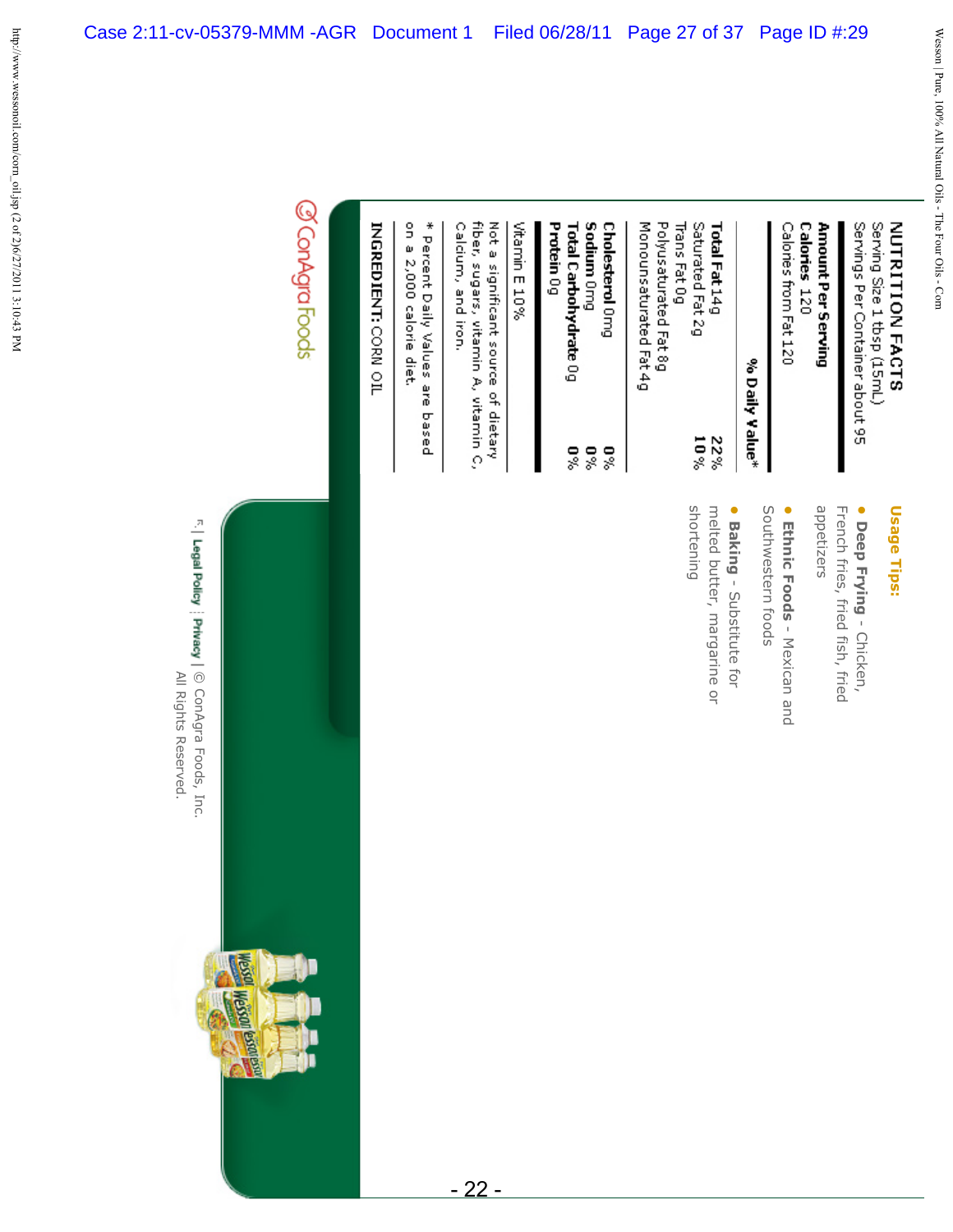# EXHIBIT D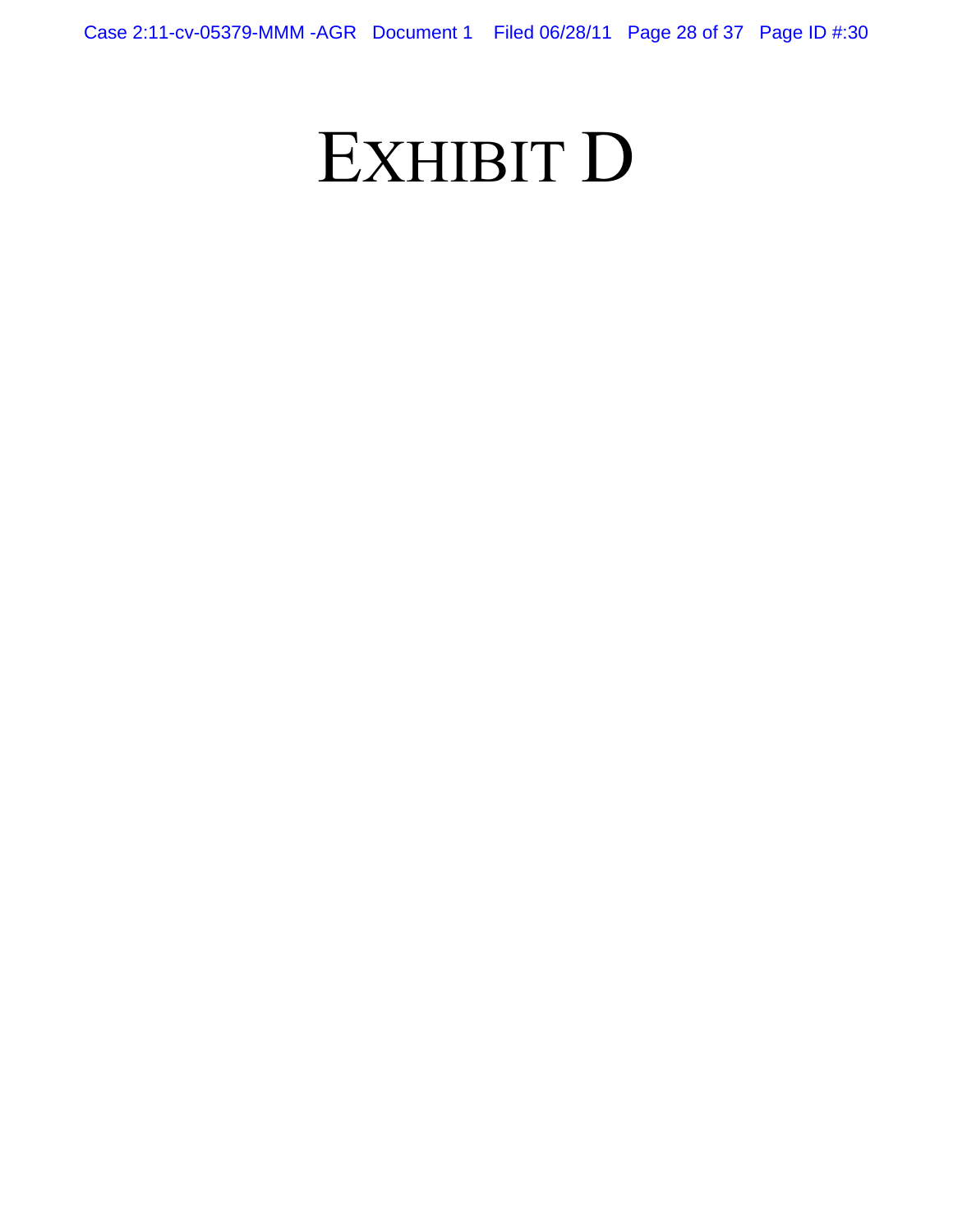



Case 2:11-cv-05379-MMM -AGR Document 1 Filed 06/28/11 Page 29 of 37 Page ID #:31

Canola oil A great oil for frying with the added benefits of **Canola oil A great oil for frying with the added benefits of** 

versatile. Pure Wesson 100% Natural Best Blend Oil is highly versatile. Pure Wesson 100% Natural Best Blend Oil is highly

- 23 -

grilling and frying to salad dressings. great oils that makes it just right for everything from Wesson Best Blend Oil is a perfect combination of two grilling and frying to salad dressings. great oils that makes it just right for everything from Wesson Best Blend Oil is a perfect combination of two

convenience stores • Available in 48oz in retail outlets - grocery and convenience stores Available in 48oz in retail outlets – grocery and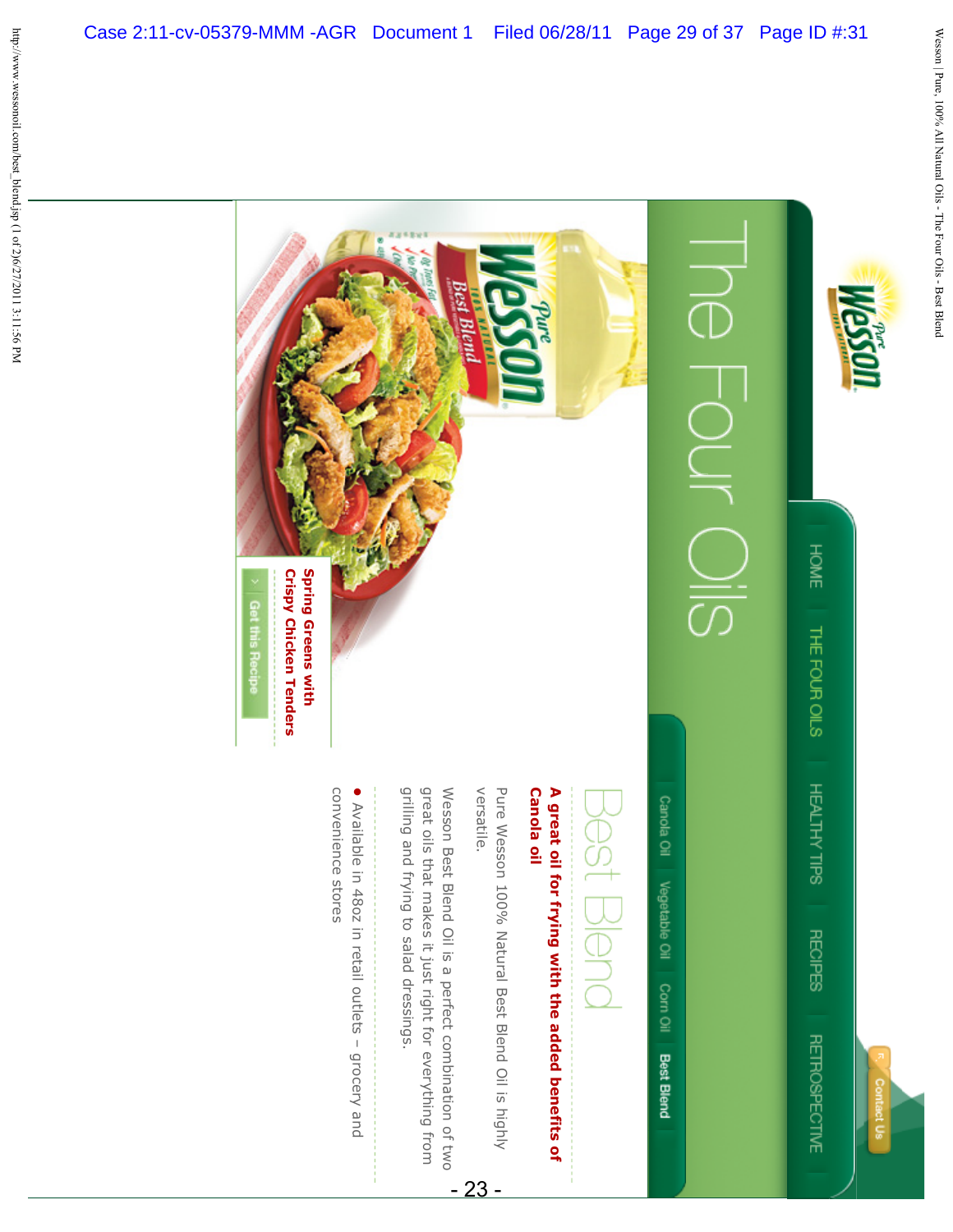# Serving Size 1 tbsp (15mL) Servings Per Container about 95

Calories 120 Amount Per Serving Calories from Fat 120

# % Daily Value\*

Monounsaturated Fat 6g Polyusaturated Fat 6g Trans Fat 0g Saturated Fat 2g Total Fat 14g  $10\%$ 22%

# Protein 0g Sodium Omg Cholesterol Omg Total Carbohydrate 0g  $\frac{6}{3}$ 5% 5%

Calcium, and iron. fiber, sugars, vitamin A, vitamin C, Not a significant source of dietary

on a 2,000 calorie diet. \* Percent Daily Values are based

# INGREDIENT: SOYBEAN AND

CANOLA OIL

# @ConAgraFoods

F. | Legal Policy | Privacy | © ConAgra Foods, Inc. All Rights Reserved. All Rights Reserved. © ConAgra Foods, Inc.

Ē

**THE SOUTH OF THE STATE** 

# Usage Tips: **Usage Tips:**

- **•** Grilling, Broiling and Frying **Grilling, Broiling and Frying**
- Marinades and Dressings **Marinades and Dressings** - Allows spices and herbs to
- shine through - Allows spices and herbs to shine through
- melted butter, margarine or **•** melted butter, margarine or **Baking**- Substitute for
- shortening shortening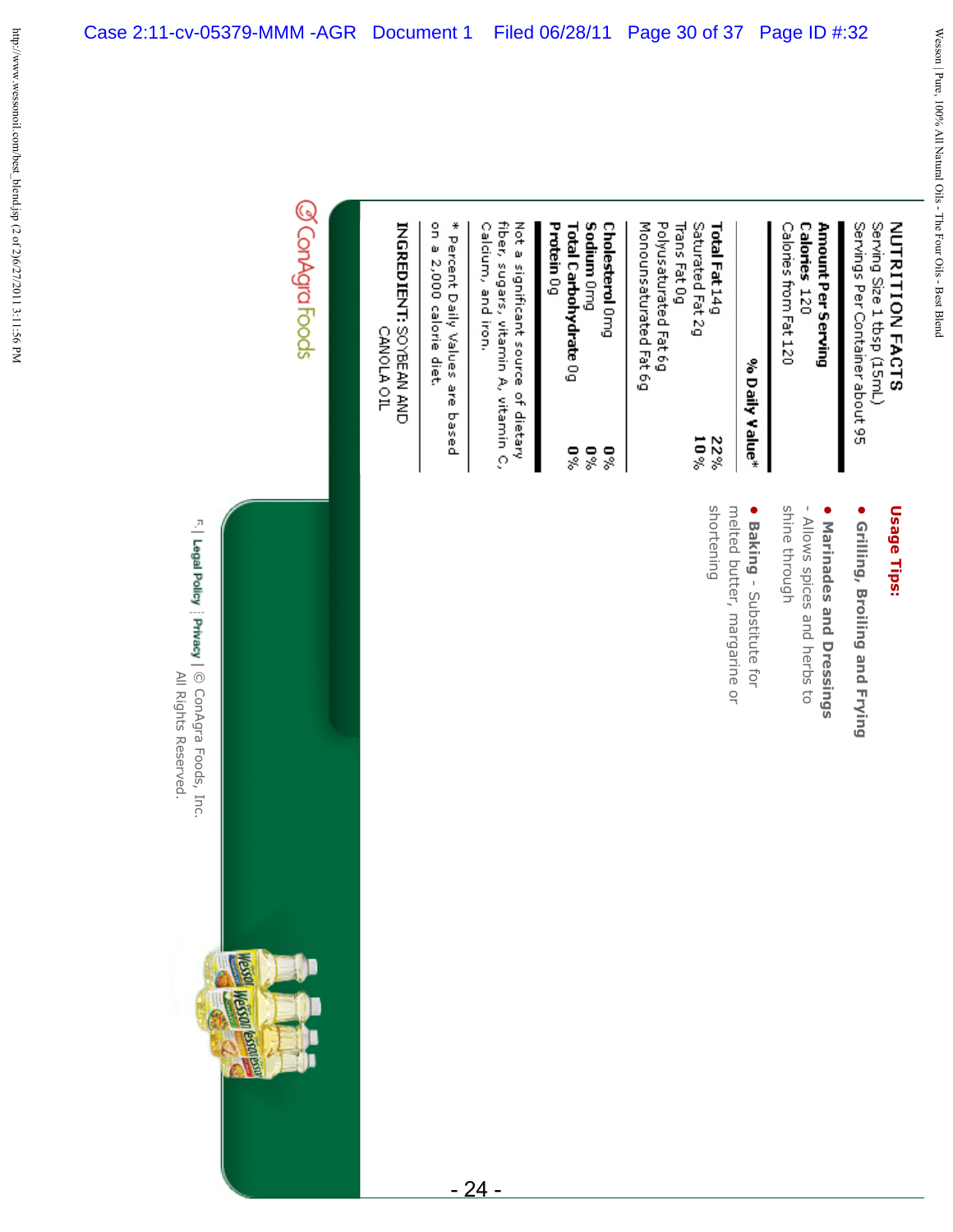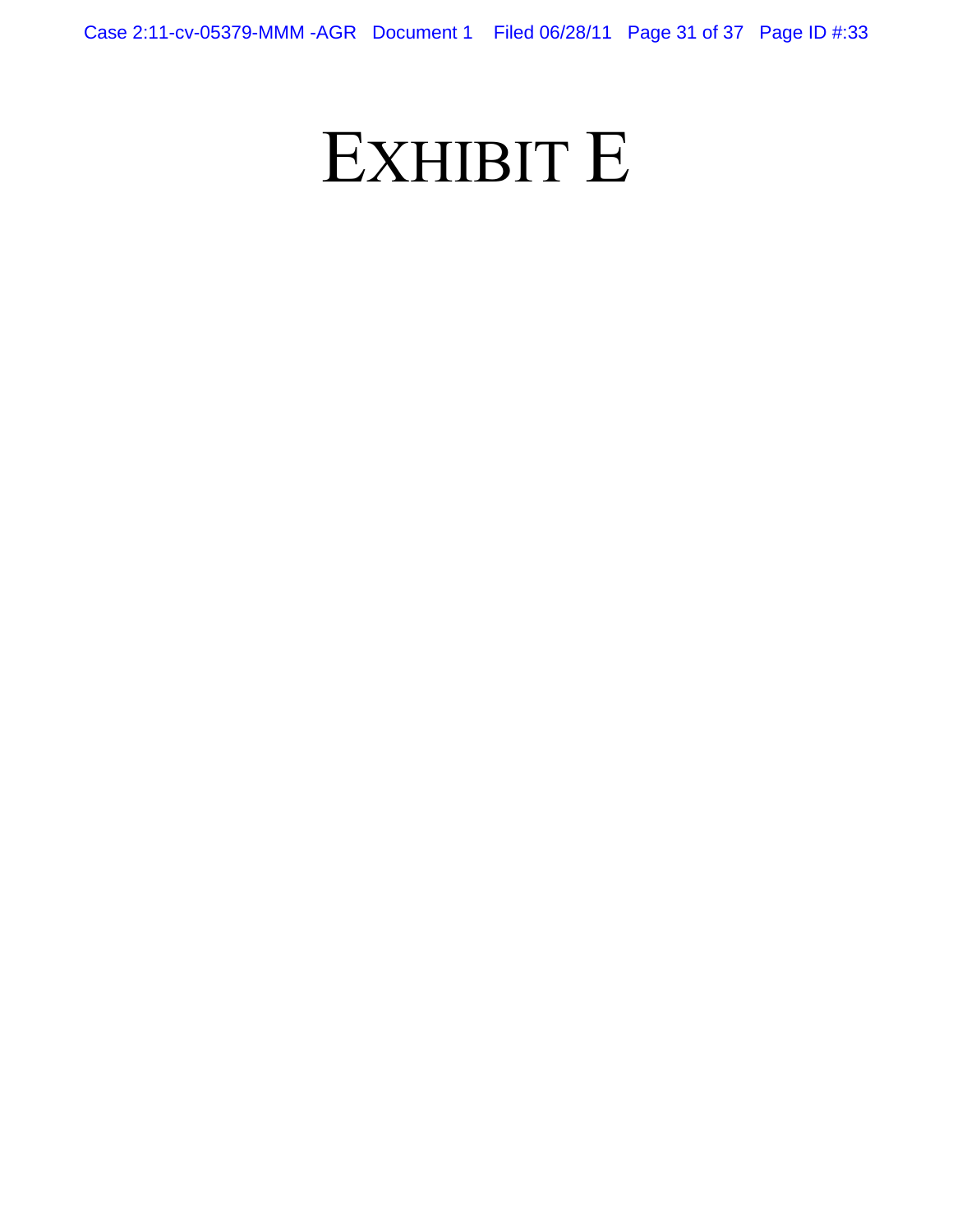

Andrei Rado Telephone: 212-594-5300 arado@milberg.com

June 27, 2011

### **VIA CERTIFIED MAIL RETURN RECEIPT REOUESTED**

ConAgra Foods, Inc. One ConAgra Drive Omaha, Nebraska 68102

Demand for Action Pursuant to California Civil Code § 1782  $Re:$ 

To Whom It May Concern:

We represent Robert Briseño, a purchaser of ConAgra Foods, Inc. ("ConAgra") Wesson oils (referred to herein collectively as "Wesson Oils" and including Canola Oil, Vegetable Oil, Corn Oil and Best Blend). This letter serves as notice and demand for corrective action by ConAgra pursuant to Consumers Legal Remedies Act, California Civil Code § 1782 ("CLRA"). We hereby demand on behalf of Mr. Briseño and other consumers that you immediately discontinue the false and misleading advertising and marketing of Wesson Oils as "100% natural" and that you return the money you received as a result of your wrongful conduct to the purchasers of Wesson Oils.

Wesson Oils are marketed and advertised as "100% natural." The term "natural" conveys to reasonable consumers that Wesson Oils are made of natural ingredients. However, Wesson Oils are not "100% natural," but instead are made from genetically modified plants ("GM") or genetically modified organisms ("GMO").

Mr. Briseño, along with many other consumers, was enticed by Wesson Oils' "100% natural" claims. Mr. Briseño and others purchased Wesson Oils, unaware of the fact that the representations about its natural ingredients were not truthful. The full claims, including the facts and circumstances surrounding these claims, are detailed in the Class Action Complaint, a copy of which is attached hereto and incorporated by reference.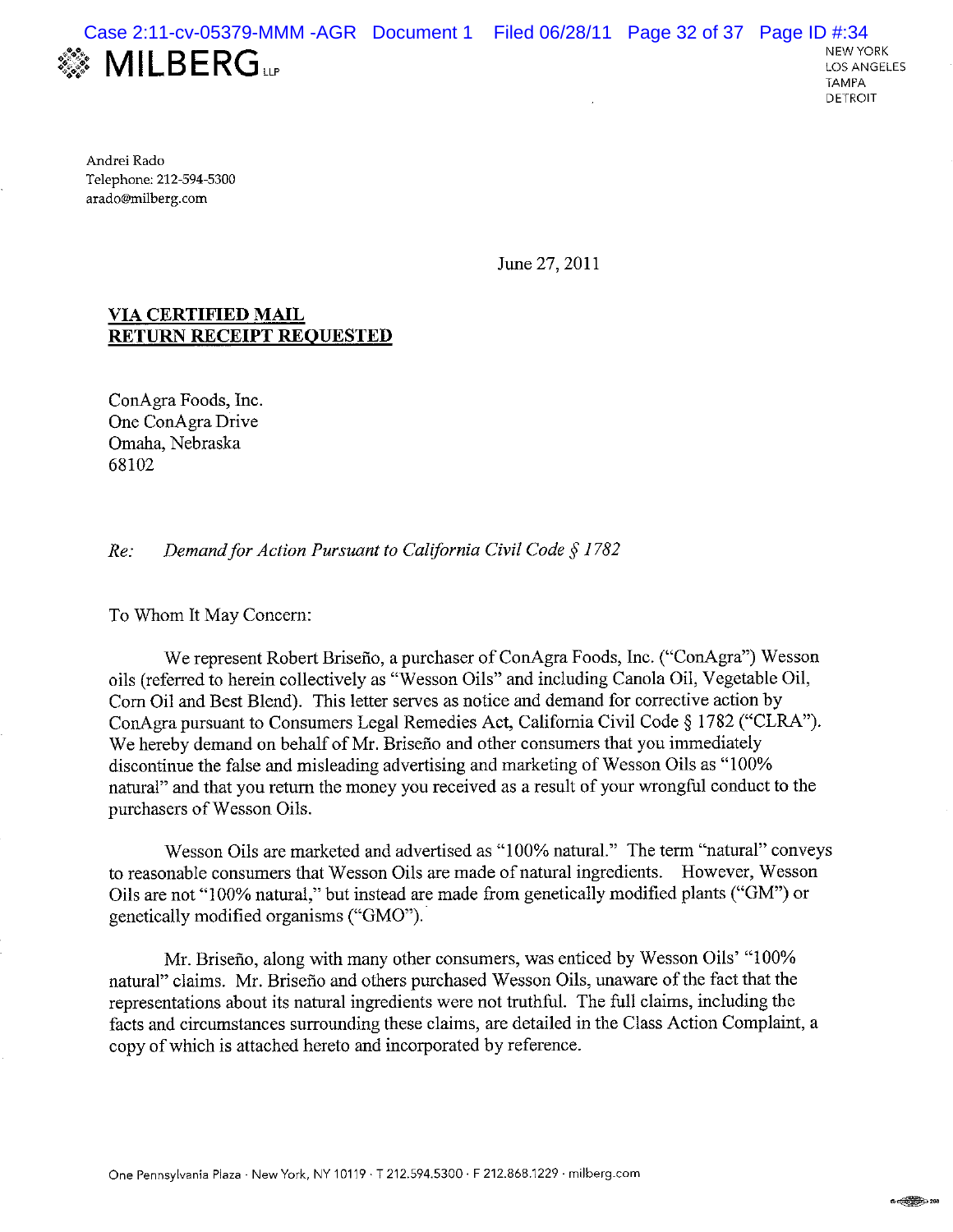June 27, 2011 Page 2

These representations and omissions are false and misleading and constitute unfair methods of competition and unlawful, unfair, and/or fraudulent acts or practices, undertaken by ConAgra with the intent to result in the sale of Wesson Oils to the consuming public.

ConAgra's practices involving its marketing, advertising and sale of Wesson Oils constitute violations of the CLRA § 1750 et seq. Specifically, ConAgra's practices violate CLRA  $\S$  1770(a) under, *inter alia*, as described with respect to the following subdivisions:

(9) advertising Wesson Oils with intent not to sell it as advertised;

(16) misrepresenting that a subject of a transaction has been supplied in accordance with a previous representation when it has not.

As detailed in the attached Complaint, ConAgra's practices also violate California Business & Professions Code §17200 and §17500 *et seq.* and constitute a breach of warranty.

While the Complaint constitutes sufficient notice of the claims asserted, pursuant to California Civil Code § 1782, we hereby demand on behalf of our client and all others similarly situated that ConAgra immediately correct and rectify these violations by ceasing the misleading marketing and advertising campaign for Wesson Oils, and initiating a corrective advertising campaign to re-educate consumers regarding the truth about Wesson Oils. In addition, ConAgra must offer to refund the purchase price of all Wesson Oils, plus provide reimbursement for interest.

We await your response.

Very truly yours, Andrei V

**MILBERG LLP** 

 $cc$ :

**MILBERG LLP** 

Jessica J. Sleater One Pennsylvania Plaza New York, New York 10119

### **MILBERG LLP**

Jeff S. Westerman One California Plaza 300 S. Grand Avenue, Suite 3900 Los Angeles, CA 90071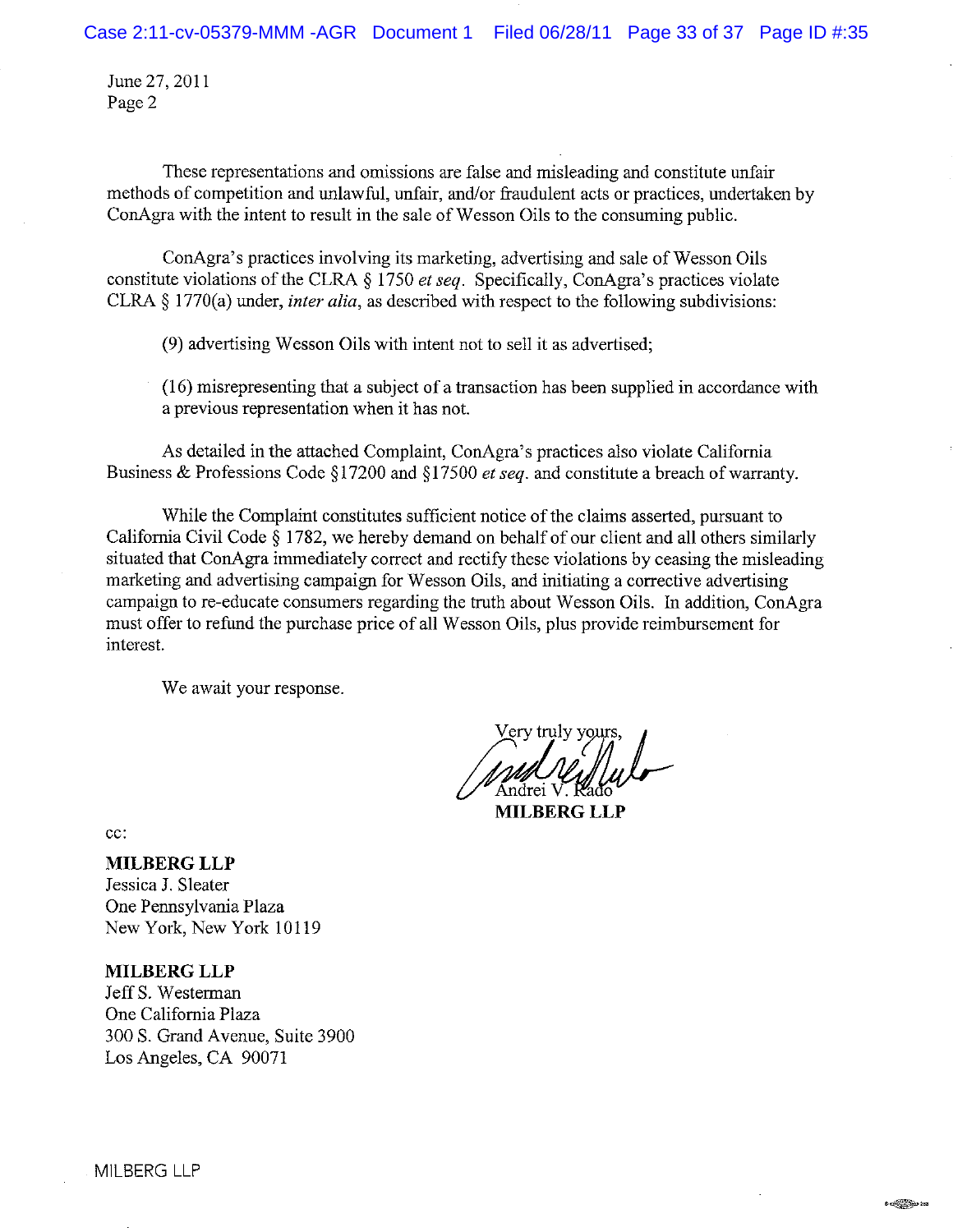# **UNITED STATES DISTRICT COURT CENTRAL DISTRICT OF CALIFORNIA**

### NOTICE OF ASSIGNMENT TO UNITED STATES MAGISTRATE JUDGE FOR DISCOVERY

This case has been assigned to District Judge Margaret M. Morrow and the assigned discovery Magistrate Judge is Alicia G. Rosenberg.

The case number on all documents filed with the Court should read as follows:

### CV11- 5379 MMM (AGRx)

Pursuant to General Order 05-07 of the United States District Court for the Central District of California, the Magistrate Judge has been designated to hear discovery related motions.

All discovery related motions should be noticed on the calendar of the Magistrate Judge

### **NOTICE TO COUNSEL**

A copy of this notice must be served with the summons and complaint on all defendants (if a removal action is filed, a copy of this notice must be served on all plaintiffs).

Subsequent documents must be filed at the following location:

[X] Western Division 312 N. Spring St., Rm. G-8 Los Angeles, CA 90012

[ ] Southern Division 411 West Fourth St., Rm. 1-053 Santa Ana, CA 92701-4516

 $\Box$  Eastern Division 3470 Twelfth St., Rm. 134 Riverside, CA 92501

Failure to file at the proper location will result in your documents being returned to you.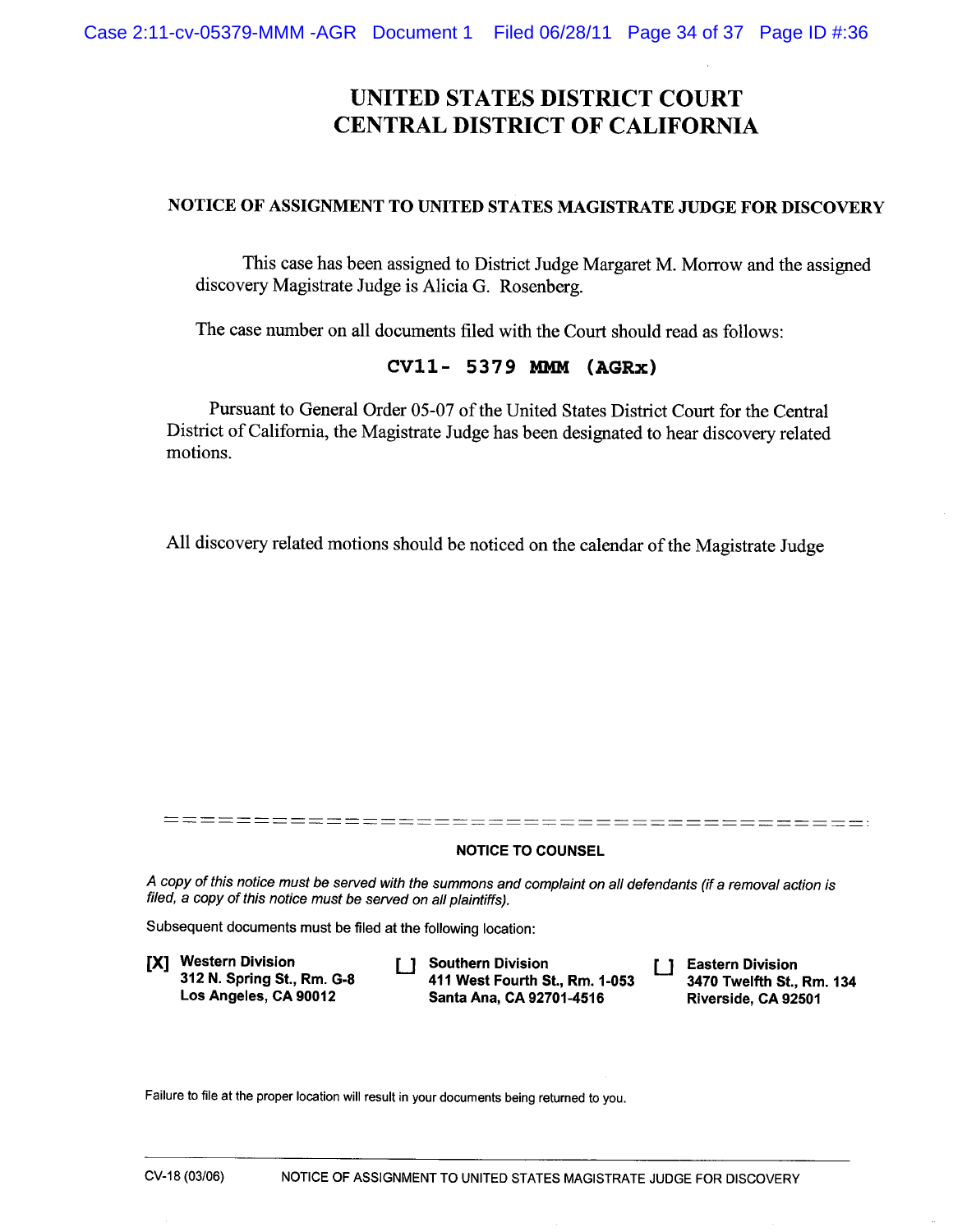| Case 2:11-cv-05379-MMM-AGR Document 1                                                                                                                                                                                                                                                                                                                                                                                                                                               | Filed 06/28/11 Page 35 of 37 Page ID #:37                                                                                                                                                                                                                                                                                                                                                                                                                                                                                                        |
|-------------------------------------------------------------------------------------------------------------------------------------------------------------------------------------------------------------------------------------------------------------------------------------------------------------------------------------------------------------------------------------------------------------------------------------------------------------------------------------|--------------------------------------------------------------------------------------------------------------------------------------------------------------------------------------------------------------------------------------------------------------------------------------------------------------------------------------------------------------------------------------------------------------------------------------------------------------------------------------------------------------------------------------------------|
| Name & Address:<br>Milberg LLP<br>JEFF S. WESTERMAN (SBN 94559)                                                                                                                                                                                                                                                                                                                                                                                                                     |                                                                                                                                                                                                                                                                                                                                                                                                                                                                                                                                                  |
| jwesterman@milberg.com<br>300 S. Grand Avenue, Suite 3900                                                                                                                                                                                                                                                                                                                                                                                                                           |                                                                                                                                                                                                                                                                                                                                                                                                                                                                                                                                                  |
| Los Angeles, CA 90071                                                                                                                                                                                                                                                                                                                                                                                                                                                               |                                                                                                                                                                                                                                                                                                                                                                                                                                                                                                                                                  |
| Telephone: (213) 617-1200<br>Facsimile: (213) 617-1975                                                                                                                                                                                                                                                                                                                                                                                                                              |                                                                                                                                                                                                                                                                                                                                                                                                                                                                                                                                                  |
| UNITED STATES DISTRICT COURT<br><b>CENTRAL DISTRICT OF CALIFORNIA</b>                                                                                                                                                                                                                                                                                                                                                                                                               |                                                                                                                                                                                                                                                                                                                                                                                                                                                                                                                                                  |
| ROBERT BRISEÑO, individually and on behalf of all                                                                                                                                                                                                                                                                                                                                                                                                                                   | <b>CASE NUMBER</b>                                                                                                                                                                                                                                                                                                                                                                                                                                                                                                                               |
| others similarly situated,                                                                                                                                                                                                                                                                                                                                                                                                                                                          | CV11-05379 MMM(AGPX)                                                                                                                                                                                                                                                                                                                                                                                                                                                                                                                             |
| PLAINTIFF(S)                                                                                                                                                                                                                                                                                                                                                                                                                                                                        |                                                                                                                                                                                                                                                                                                                                                                                                                                                                                                                                                  |
| v.                                                                                                                                                                                                                                                                                                                                                                                                                                                                                  |                                                                                                                                                                                                                                                                                                                                                                                                                                                                                                                                                  |
| CONAGRA FOODS, INC.,                                                                                                                                                                                                                                                                                                                                                                                                                                                                |                                                                                                                                                                                                                                                                                                                                                                                                                                                                                                                                                  |
|                                                                                                                                                                                                                                                                                                                                                                                                                                                                                     | <b>SUMMONS</b>                                                                                                                                                                                                                                                                                                                                                                                                                                                                                                                                   |
| DEFENDANT(S).                                                                                                                                                                                                                                                                                                                                                                                                                                                                       |                                                                                                                                                                                                                                                                                                                                                                                                                                                                                                                                                  |
| TO:<br>DEFENDANT(S):<br>A lawsuit has been filed against you.                                                                                                                                                                                                                                                                                                                                                                                                                       | <u> 1980 - Johann Barn, mars et al. (b. 1980).</u><br>1980 - Carl Britain, politik et al. (b. 1980).                                                                                                                                                                                                                                                                                                                                                                                                                                             |
| $\Box$ counterclaim $\Box$ cross-claim or a motion under Rule 12 of the Federal Rules of Civil Procedure. The answer<br>or motion must be served on the plaintiff's attorney, Jeff S. Westerman _________, whose address is Milberg LLP, 300 South Grand Avenue, Suite 3900, Los Angeles, CA 90071 . If you fail to do so,<br>judgment by default will be entered against you for the relief demanded in the complaint. You also must file<br>your answer or motion with the court. | Within $\frac{21}{1}$ days after service of this summons on you (not counting the day you received it), you<br>$\frac{1}{\sqrt{1-\frac{1}{\sqrt{1-\frac{1}{\sqrt{1-\frac{1}{\sqrt{1-\frac{1}{\sqrt{1-\frac{1}{\sqrt{1-\frac{1}{\sqrt{1-\frac{1}{\sqrt{1-\frac{1}{\sqrt{1-\frac{1}{\sqrt{1-\frac{1}{\sqrt{1-\frac{1}{\sqrt{1-\frac{1}{\sqrt{1-\frac{1}{\sqrt{1-\frac{1}{\sqrt{1-\frac{1}{\sqrt{1-\frac{1}{\sqrt{1-\frac{1}{\sqrt{1-\frac{1}{\sqrt{1-\frac{1}{\sqrt{1-\frac{1}{\sqrt{1-\frac{1}{\sqrt{1-\frac{1}{\sqrt{1-\frac{1}{\sqrt{1-\frac{1$ |
| <b>JUN 28 2011</b>                                                                                                                                                                                                                                                                                                                                                                                                                                                                  | SEAL<br>Clerk, U.S. District Court                                                                                                                                                                                                                                                                                                                                                                                                                                                                                                               |
| Dated:                                                                                                                                                                                                                                                                                                                                                                                                                                                                              | <b>JULIE PRADQ</b>                                                                                                                                                                                                                                                                                                                                                                                                                                                                                                                               |
| $\overline{\phantom{a}}$                                                                                                                                                                                                                                                                                                                                                                                                                                                            |                                                                                                                                                                                                                                                                                                                                                                                                                                                                                                                                                  |
|                                                                                                                                                                                                                                                                                                                                                                                                                                                                                     | (Seal of the Court)                                                                                                                                                                                                                                                                                                                                                                                                                                                                                                                              |

[Use 60 days if the defendant is the United States or a United States agency, or is an officer or employee of the United States. Allowed<br>60 days by Rule 12(a)(3)].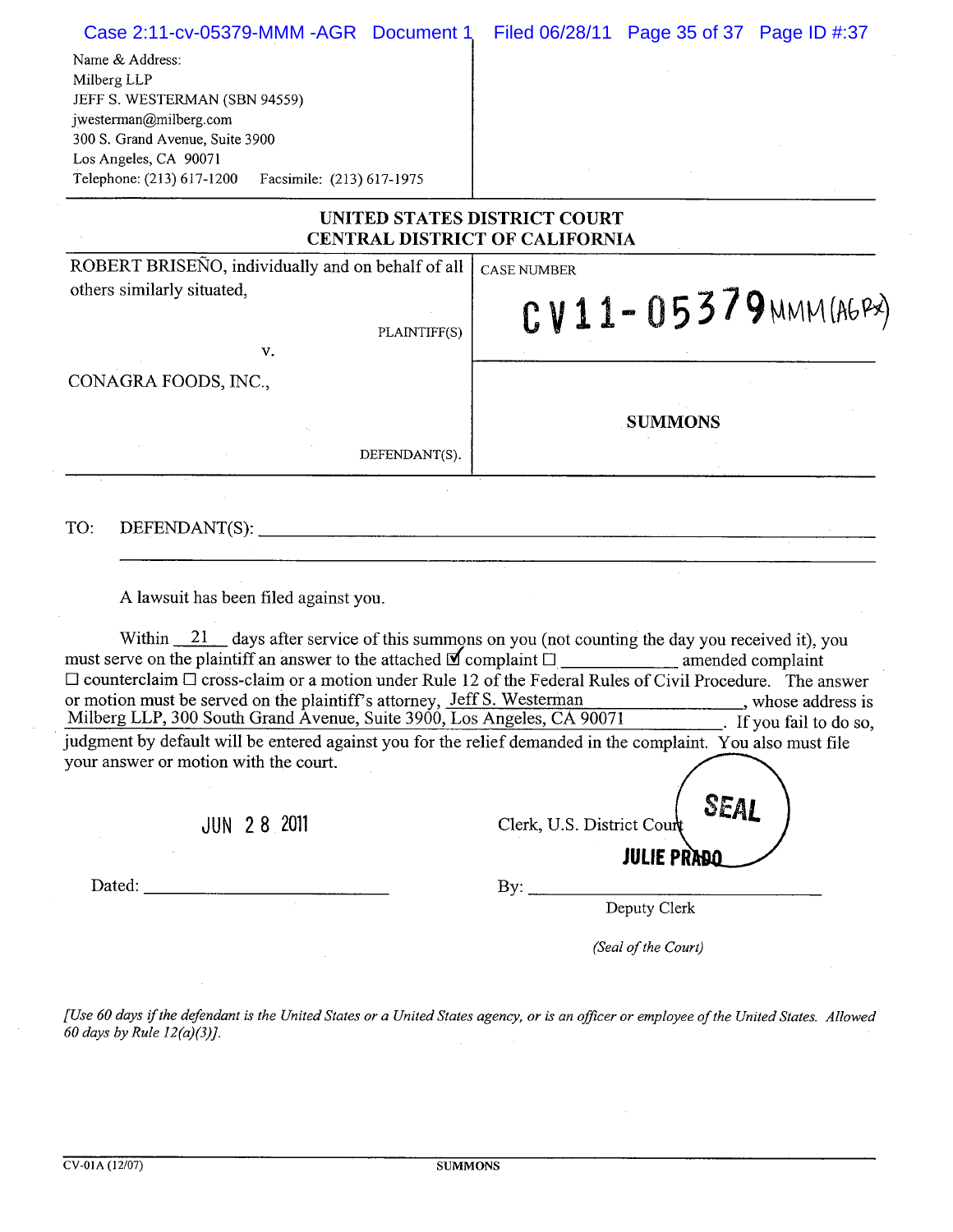# Case 2:11-cv-05379-MMM -AGR Document 1 Filed 06/28/11 Page 36 of 37 Page ID #:38CIVIL COVER SHEET

| 1 (a) PLAINTIFFS (Check box if you are representing yourself $\Box$ )<br>ROBERT BRISENO, individually and on behalf of all others similarly situated,                                                            |                                                                                                                                                                          |  |                                                                 |       |                                                                                                                                                                                                        | <b>DEFENDANTS</b> | CONAGRA FOODS, INC.,                       |                 |                     |                                                                                                                        |                                              |                                |      |
|------------------------------------------------------------------------------------------------------------------------------------------------------------------------------------------------------------------|--------------------------------------------------------------------------------------------------------------------------------------------------------------------------|--|-----------------------------------------------------------------|-------|--------------------------------------------------------------------------------------------------------------------------------------------------------------------------------------------------------|-------------------|--------------------------------------------|-----------------|---------------------|------------------------------------------------------------------------------------------------------------------------|----------------------------------------------|--------------------------------|------|
| (b) Attomeys (Firm Name, Address and Telephone Number. If you are representing<br>yourself, provide same.)<br>Milberg LLP<br>300 S. Grand Avenue, Suite 3900, Los Angeles, CA 90071<br>Telephone: (213) 617-1200 |                                                                                                                                                                          |  |                                                                 |       |                                                                                                                                                                                                        |                   | Attorneys (If Known)                       |                 |                     |                                                                                                                        |                                              |                                |      |
|                                                                                                                                                                                                                  | II. BASIS OF JURISDICTION (Place an X in one box only.)                                                                                                                  |  |                                                                 |       |                                                                                                                                                                                                        |                   |                                            |                 |                     | III. CITIZENSHIP OF PRINCIPAL PARTIES - For Diversity Cases Only                                                       |                                              |                                |      |
| $\Box$ 1 U.S. Government Plaintiff<br>$\square$ 3 Federal Question (U.S.<br>Government Not a Party)                                                                                                              |                                                                                                                                                                          |  |                                                                 |       | (Place an X in one box for plaintiff and one for defendant.)<br>PTF DEF<br>PTF<br>ו ⊠<br>Citizen of This State<br>$\Box$ 1<br>Incorporated or Principal Place<br>$\Box$ 4<br>of Business in this State |                   |                                            | DEF<br>$\Box$ 4 |                     |                                                                                                                        |                                              |                                |      |
|                                                                                                                                                                                                                  | □ 2 U.S. Government Defendant                                                                                                                                            |  | 14 Diversity (Indicate Citizenship<br>of Parties in Item III)   |       | Citizen of Another State                                                                                                                                                                               |                   |                                            | $\square$ 2     | $\Box$ 2            | Incorporated and Principal Place $\Box$ 5<br>of Business in Another State                                              |                                              |                                | M. 5 |
|                                                                                                                                                                                                                  |                                                                                                                                                                          |  |                                                                 |       | Citizen or Subject of a Foreign Country $\Box$ 3                                                                                                                                                       |                   |                                            |                 | $\Box$ 3            | Foreign Nation                                                                                                         |                                              | □ 6                            | □ 6  |
|                                                                                                                                                                                                                  | IV. ORIGIN (Place an X in one box only.)                                                                                                                                 |  |                                                                 |       |                                                                                                                                                                                                        |                   |                                            |                 |                     |                                                                                                                        |                                              |                                |      |
|                                                                                                                                                                                                                  | $\sqrt{1}$ Original<br>State Court<br>Proceeding                                                                                                                         |  | $\Box$ 2 Removed from $\Box$ 3 Remanded from<br>Appellate Court |       | Reopened                                                                                                                                                                                               |                   |                                            |                 |                     | $\Box$ 4 Reinstated or $\Box$ 5 Transferred from another district (specify): $\Box$ 6 Multi-<br>District<br>Litigation | $\Box$ 7 Appeal to District                  | Judge from<br>Magistrate Judge |      |
|                                                                                                                                                                                                                  | V. REQUESTED IN COMPLAINT: JURY DEMAND: $\mathbf{\overline{M}}$ Yes $\Box$ No (Check 'Yes' only if demanded in complaint.)                                               |  |                                                                 |       |                                                                                                                                                                                                        |                   |                                            |                 |                     |                                                                                                                        |                                              |                                |      |
|                                                                                                                                                                                                                  | <b>CLASS ACTION under F.R.C.P. 23:</b> $M$ Yes $\Box$ No                                                                                                                 |  |                                                                 |       |                                                                                                                                                                                                        |                   | □ MONEY DEMANDED IN COMPLAINT: \$          |                 |                     |                                                                                                                        |                                              |                                |      |
|                                                                                                                                                                                                                  | VI. CAUSE OF ACTION (Cite the U.S. Civil Statute under which you are filing and write a brief statement of cause. Do not cite jurisdictional statutes unless diversity.) |  |                                                                 |       |                                                                                                                                                                                                        |                   |                                            |                 |                     |                                                                                                                        |                                              |                                |      |
|                                                                                                                                                                                                                  | Violation of California Business & Professions Code § 17500 and § 17200, California Civil Code § 1750, and breach of express warranty                                    |  |                                                                 |       |                                                                                                                                                                                                        |                   |                                            |                 |                     |                                                                                                                        |                                              |                                |      |
|                                                                                                                                                                                                                  | VII. NATURE OF SUIT (Place an X in one box only.)                                                                                                                        |  |                                                                 |       |                                                                                                                                                                                                        |                   |                                            |                 |                     |                                                                                                                        |                                              |                                |      |
|                                                                                                                                                                                                                  | <b>ACOTHER STATUTES</b>                                                                                                                                                  |  | <b>CONTRACT</b><br><b>SER</b><br>$\Box$ 110 Insurance           |       | <b>ALCORDED</b><br>PERSONAL INJURY                                                                                                                                                                     |                   | <b>CHORIS</b>                              |                 |                     | <b>PRISONER</b>                                                                                                        | <b>ELABOR</b>                                |                                |      |
|                                                                                                                                                                                                                  |                                                                                                                                                                          |  |                                                                 |       |                                                                                                                                                                                                        |                   |                                            |                 |                     |                                                                                                                        |                                              |                                |      |
|                                                                                                                                                                                                                  | $\Box$ 400 State Reapportionment<br>$\Box$ 410 Antitrust                                                                                                                 |  | $\square$ 120 Marine                                            |       | □ 310 Airplane                                                                                                                                                                                         |                   | PERSONAL<br>PROPERTY                       |                 | 8. J.               | <b>PETITIONS</b><br>$\Box$ 510 Motions to                                                                              | □ 710 Fair Labor Standards<br>Act            |                                |      |
|                                                                                                                                                                                                                  | $\Box$ 430 Banks and Banking                                                                                                                                             |  | □ 130 Miller Act                                                |       | □ 315 Airplane Product                                                                                                                                                                                 |                   | □ 370 Other Fraud                          |                 |                     | Vacate Sentence                                                                                                        | □ 720 Labor/Mgmt.                            |                                |      |
|                                                                                                                                                                                                                  | $\Box$ 450 Commerce/ICC                                                                                                                                                  |  | $\Box$ 140 Negotiable Instrument                                |       | Liability                                                                                                                                                                                              |                   | $\Box$ 371 Truth in Lending                |                 |                     | Habeas Corpus                                                                                                          | Relations                                    |                                |      |
|                                                                                                                                                                                                                  | Rates/etc.                                                                                                                                                               |  | □ 150 Recovery of                                               |       | $\Box$ 320 Assault, Libel &                                                                                                                                                                            |                   | □ 380 Other Personal                       |                 |                     | $\Box$ 530 General                                                                                                     | □ 730 Labor/Mgmt.                            |                                |      |
|                                                                                                                                                                                                                  | $\square$ 460 Deportation                                                                                                                                                |  | Overpayment &                                                   |       | Slander                                                                                                                                                                                                |                   |                                            |                 |                     | Property Damage □ 535 Death Penalty                                                                                    | Reporting &                                  |                                |      |
|                                                                                                                                                                                                                  | □ 470 Racketeer Influenced                                                                                                                                               |  | Enforcement of                                                  |       | □ 330 Fed. Employers'<br>Liability                                                                                                                                                                     |                   | □ 385 Property Damage □ 540 Mandamus/      |                 |                     |                                                                                                                        | Disclosure Act                               |                                |      |
|                                                                                                                                                                                                                  | and Corrupt<br>Organizations                                                                                                                                             |  | Judgment<br>□ 151 Medicare Act                                  |       | $\square$ 340 Marine                                                                                                                                                                                   |                   | Product Liability                          |                 |                     | Other                                                                                                                  | □ 740 Railway Labor Act<br>□ 790 Other Labor |                                |      |
|                                                                                                                                                                                                                  | □ 480 Consumer Credit                                                                                                                                                    |  | □ 152 Recovery of Defaulted                                     |       | $\Box$ 345 Marine Product                                                                                                                                                                              |                   | BANKRUPTCY<br>$\Box$ 422 Appeal 28 USC     |                 |                     | D 550 Civil Rights<br>555 Prison Condition                                                                             | Litigation                                   |                                |      |
|                                                                                                                                                                                                                  | □ 490 Cable/Sat TV                                                                                                                                                       |  | Student Loan (Excl.                                             |       | Liability                                                                                                                                                                                              |                   | 158                                        |                 |                     | FORFEITURE /                                                                                                           | $\Box$ 791 Empl. Ret. Inc.                   |                                |      |
|                                                                                                                                                                                                                  | □ 810 Selective Service                                                                                                                                                  |  | Veterans)                                                       |       | □ 350 Motor Vehicle<br>□ 355 Motor Vehicle                                                                                                                                                             |                   | □ 423 Withdrawal 28                        |                 |                     | <b>ELL PENALTY</b>                                                                                                     | Security Act                                 |                                |      |
|                                                                                                                                                                                                                  | □ 850 Securities/Commodities/ □ 153 Recovery of                                                                                                                          |  |                                                                 |       | Product Liability                                                                                                                                                                                      |                   | USC 157                                    |                 |                     | $\Box$ 610 Agriculture                                                                                                 | PROPERTY RIGHTS                              |                                |      |
|                                                                                                                                                                                                                  | Exchange                                                                                                                                                                 |  | Overpayment of                                                  |       | $\Box$ 360 Other Personal                                                                                                                                                                              |                   | <b>CIVIL RIGHTS</b>                        |                 |                     | $\Box$ 620 Other Food &                                                                                                | $\Box$ 820 Copyrights                        |                                |      |
|                                                                                                                                                                                                                  | □ 875 Customer Challenge 12<br>USC 3410                                                                                                                                  |  | Veteran's Benefits<br>□160 Stockholders' Suits                  |       | Injury                                                                                                                                                                                                 |                   | $\Box$ 441 Voting<br>$\Box$ 442 Employment |                 |                     | Drug<br>□ 625 Drug Related                                                                                             | $\Box$ 830 Patent<br>□ 840 Trademark         |                                |      |
|                                                                                                                                                                                                                  | $\Box$ 890 Other Statutory Actions                                                                                                                                       |  | 190 Other Contract                                              |       | $\Box$ 362 Personal Injury-<br>Med Malpractice                                                                                                                                                         |                   | $\Box$ 443 Housing/Acco-                   |                 |                     | Seizure of                                                                                                             | SOCIAL SECURITY                              |                                |      |
|                                                                                                                                                                                                                  | $\Box$ 891 Agricultural Act                                                                                                                                              |  | □ 195 Contract Product                                          |       | $\Box$ 365 Personal Injury-                                                                                                                                                                            |                   | mmodations                                 |                 |                     | Property 21 USC                                                                                                        | $\Box$ 861 HIA (1395ff)                      |                                |      |
|                                                                                                                                                                                                                  | □ 892 Economic Stabilization                                                                                                                                             |  | Liability                                                       |       | Product Liability                                                                                                                                                                                      |                   | $\Box$ 444 Welfare                         |                 |                     | 881                                                                                                                    | $\Box$ 862 Black Lung (923)                  |                                |      |
|                                                                                                                                                                                                                  | Act                                                                                                                                                                      |  | $\Box$ 196 Franchise                                            | □ 368 | Asbestos Personal                                                                                                                                                                                      |                   | $\Box$ 445 American with                   |                 |                     | $\Box$ 630 Liquor Laws                                                                                                 | $\square$ 863 DIWC/DIWW                      |                                |      |
|                                                                                                                                                                                                                  | □ 893 Environmental Matters<br>□ 894 Energy Allocation Act                                                                                                               |  | <b>REAL PROPERTY</b><br> □ 210 Land Condemnation                |       | Injury Product<br>Liability                                                                                                                                                                            |                   | Disabilities -<br>Employment               |                 |                     | $\Box$ 640 R.R. & Truck                                                                                                | (405(g))<br>□ 864 SSID Title XVI             |                                |      |
|                                                                                                                                                                                                                  | □ 895 Freedom of Info. Act                                                                                                                                               |  | $\Box$ 220 Foreclosure                                          |       | <b>SUMMIGRATION </b>                                                                                                                                                                                   |                   | I□ 446 American with                       |                 |                     | $\Box$ 650 Airline Regs<br>$\Box$ 660 Occupational                                                                     | $\Box$ 865 RSI (405(g))                      |                                |      |
|                                                                                                                                                                                                                  | $\Box$ 900 Appeal of Fee Determi-                                                                                                                                        |  | □ 230 Rent Lease & Ejectment  □ 462 Naturalization              |       |                                                                                                                                                                                                        |                   | Disabilities -                             |                 |                     | Safety /Health                                                                                                         | <b>FEDERAL TAX SUITS</b>                     |                                |      |
|                                                                                                                                                                                                                  | nation Under Equal                                                                                                                                                       |  | $\Box$ 240 Torts to Land                                        |       | Application                                                                                                                                                                                            |                   | Other                                      |                 | $\square$ 690 Other |                                                                                                                        | □ 870 Taxes (U.S. Plaintiff                  |                                |      |
|                                                                                                                                                                                                                  | Access to Justice                                                                                                                                                        |  | $\square$ 245 Tort Product Liability                            |       | $\Box$ 463 Habeas Corpus-                                                                                                                                                                              |                   | □ 440 Other Civil                          |                 |                     |                                                                                                                        | or Defendant)                                |                                |      |
|                                                                                                                                                                                                                  | $\square$ 950 Constitutionality of                                                                                                                                       |  | $\square$ 290 All Other Real Property                           |       | Alien Detainee<br>$\Box$ 465 Other Immigration                                                                                                                                                         |                   | Rights                                     |                 |                     |                                                                                                                        | □ 871 IRS-Third Party 26                     |                                |      |
|                                                                                                                                                                                                                  | State Statutes                                                                                                                                                           |  |                                                                 |       | Actions                                                                                                                                                                                                |                   |                                            |                 |                     |                                                                                                                        | <b>USC 7609</b>                              |                                |      |
|                                                                                                                                                                                                                  |                                                                                                                                                                          |  |                                                                 |       |                                                                                                                                                                                                        |                   |                                            |                 |                     |                                                                                                                        |                                              |                                |      |
|                                                                                                                                                                                                                  |                                                                                                                                                                          |  |                                                                 |       |                                                                                                                                                                                                        | CEC.              | ひり                                         |                 |                     |                                                                                                                        |                                              |                                |      |

FOR OFFICE USE ONLY: Case Number:

AFTER COMPLETING THE FRONT SIDE OF FORM CV-71, COMPLETE THE INFORMATION REQUESTED BELOW.

÷,